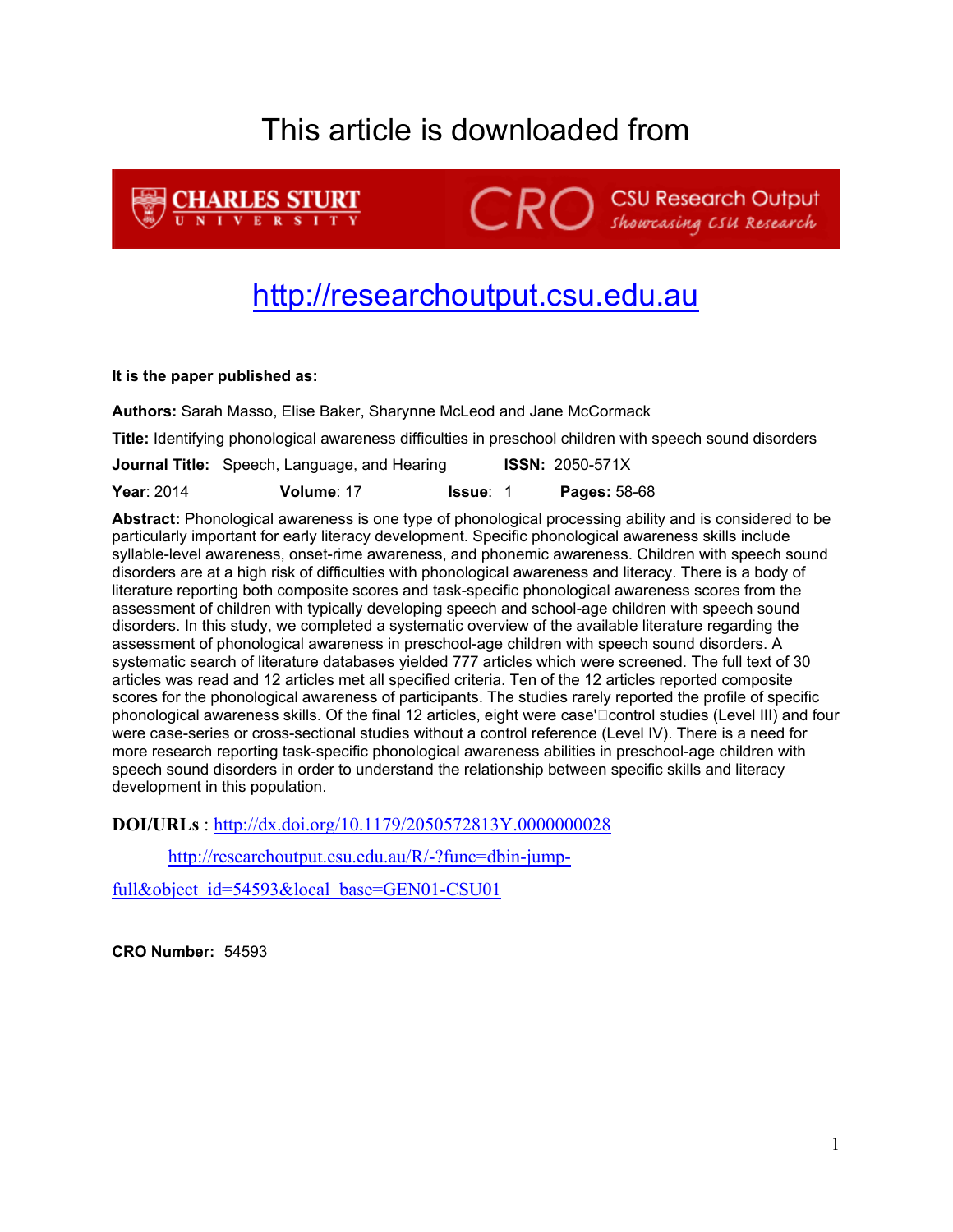RUNNING HEAD: Phonological awareness and speech sound disorders

Identifying phonological awareness difficulties in preschool children with speech sound

disorders

Sarah Masso

Charles Sturt University, Bathurst, Australia

Elise Baker

The University of Sydney, Australia

Sharynne McLeod

Jane McCormack

Charles Sturt University, Bathurst, Australia

Correspondence to:

Sarah Masso

Charles Sturt University

Locked Bag 450, Silverwater NSW 2128, Australia

Tel: +61-2-9752 9031

Fax: +61-2-6338 4417

Email: smasso@csu.edu.au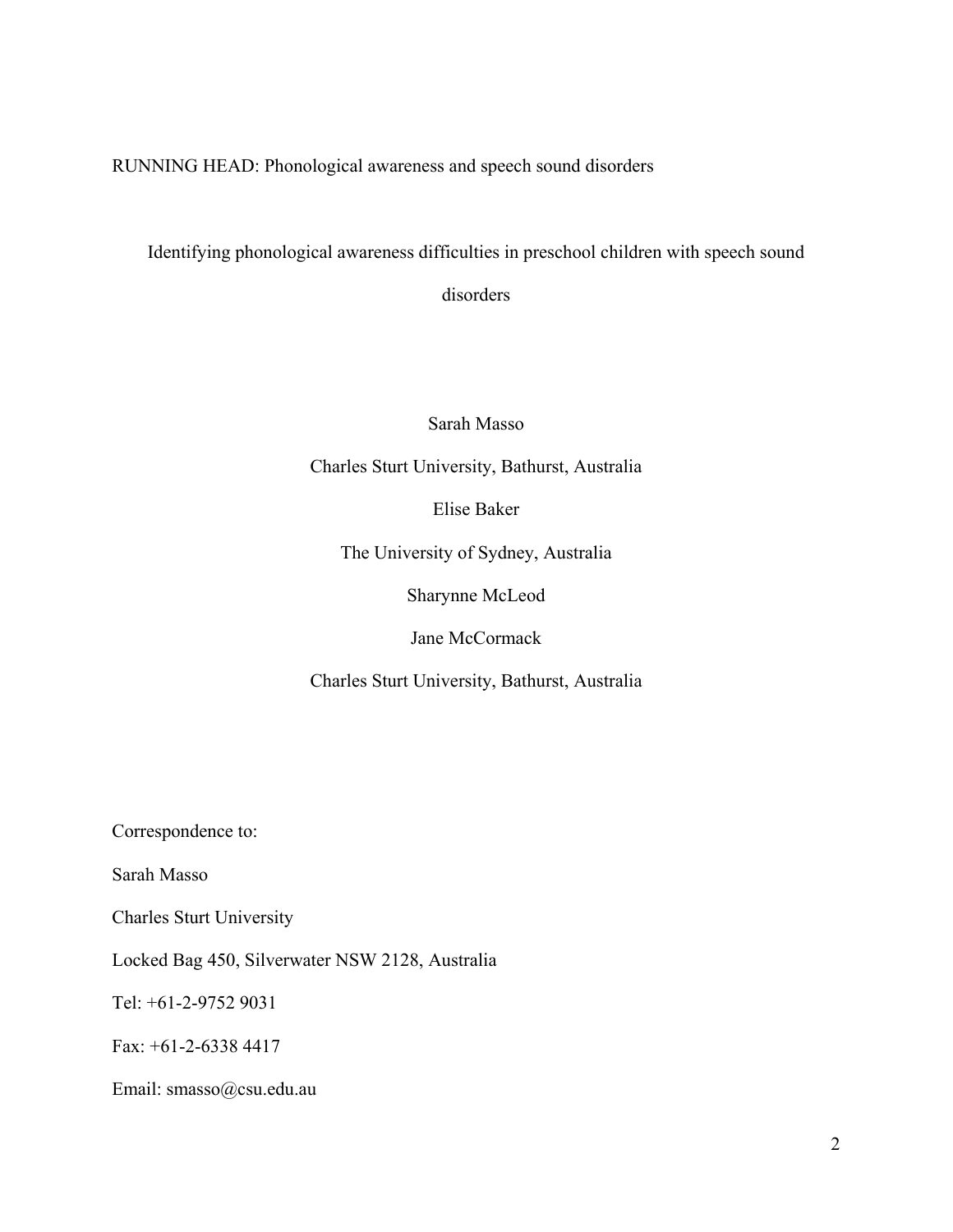### **Abstract**

Phonological awareness is one type of phonological processing ability and is considered to be particularly important for early literacy development. Specific phonological awareness skills include: syllable-level awareness, onset-rime awareness, and phonemic awareness. Children with speech sound disorders are at a high risk of difficulties with phonological awareness and literacy. There is a body of literature reporting both composite scores and task-specific phonological awareness scores from the assessment of children with typically-developing speech and schoolage children with speech sound disorders. In this study we completed a systematic overview of the available literature regarding the assessment of phonological awareness in **preschool-age** children with speech sound disorders. A systematic search of literature databases yielded 777 articles which were screened. The full text of 30 articles was read and 12 articles met all specified criteria. Ten of the 12 articles reported composite scores for the phonological awareness of participants. The studies rarely reported the profile of specific phonological awareness skills. Of the final 12 articles, eight were case-control studies (Level III) and four were case-series or cross-sectional studies without a control reference (Level IV) (Merlin, Weston & Tooher 2009). There is a need for more research reporting task-specific phonological awareness abilities in preschool-age children with speech sound disorders in order to understand the relationship between specific skills and literacy development in this population.

Keywords: phonological awareness, speech sound disorders, phonemic awareness, assessment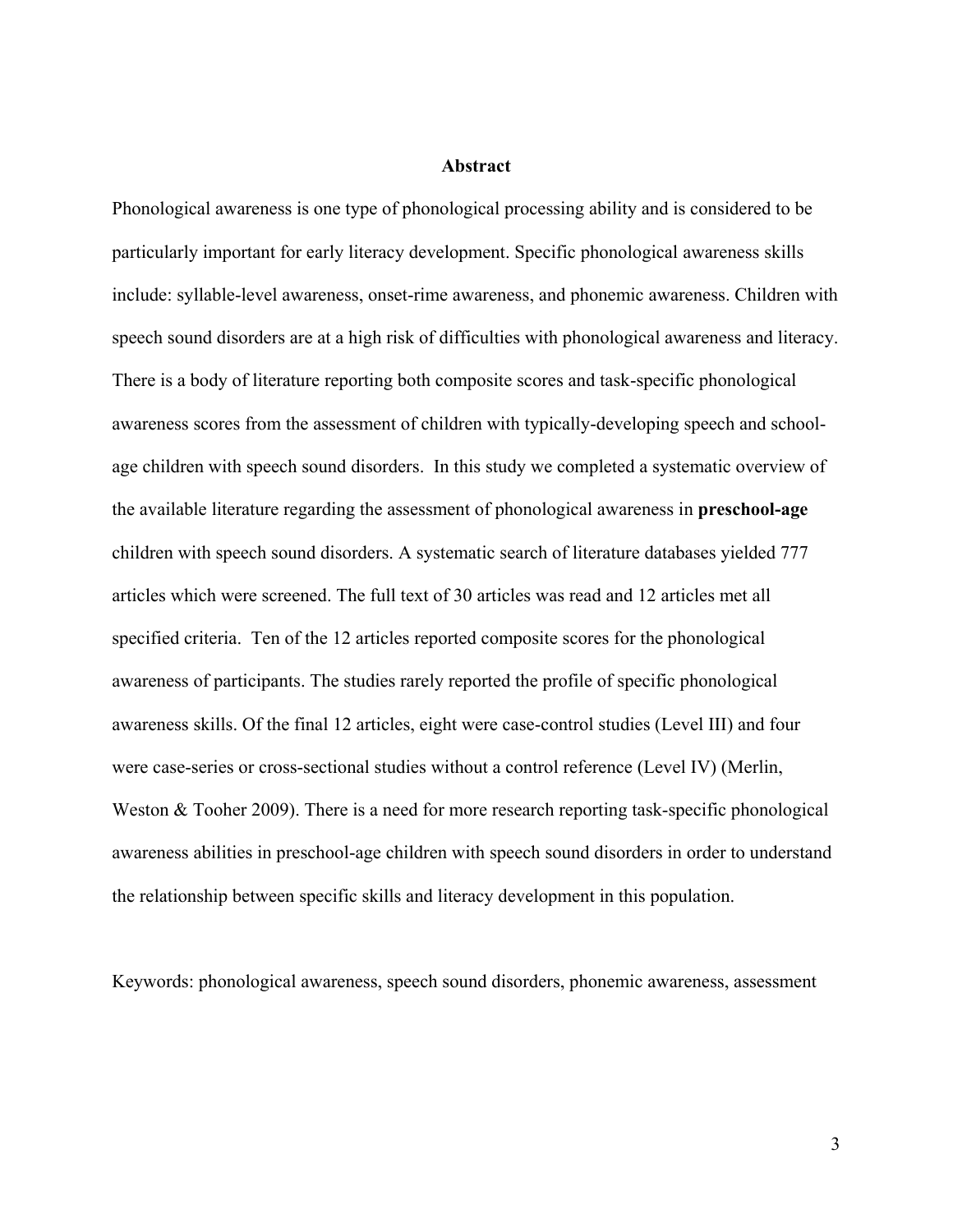#### **Introduction**

Preschool-age children who have speech sound disorders are at significant risk of literacy difficulties (Lewis et al., 2002). Accurate identification of those children who will go on to have literacy difficulties is fundamental to providing targeted early intervention. An important skill associated with literacy acquisition is phonological awareness (Wagner & Torgesen, 1987). Tools have been developed to assess preschool children's phonological awareness abilities and a range of skills involving different levels (e.g., rhyming, syllabification, onset identification, segmenting, and blending of phonemes) and tasks (e.g., identification, segmenting, blending) in different modes (e.g., receptive/pointing, verbal expression) can be examined. In this paper we provide an overview of phonological awareness and how it can be assessed. We also provide a systematic overview of research on the phonological awareness abilities of preschool children who have speech sound disorders in an effort to distil the specific skills that may be important to consider with these children.

#### **What is phonological awareness?**

Phonological awareness is one type of phonological processing ability (see figure 1 based on Wagner & Torgeson, 1987). Other components include phonological access to lexical store and phonological working memory (Anthony, 2003). Phonological access to lexical store is best assessed using rapid automatic naming tasks (Anthony et al., 2010); whereas phonological working memory is best assessed through nonword repetition (e.g., Gathercole & Baddeley, 1993; Sutherland & Gillon, 2005) as well as word and digit span tasks (e.g., Gathercole  $\&$ Pickering, 2000; St Clair-Thompson, 2010). Phonological awareness is the focus of this current paper.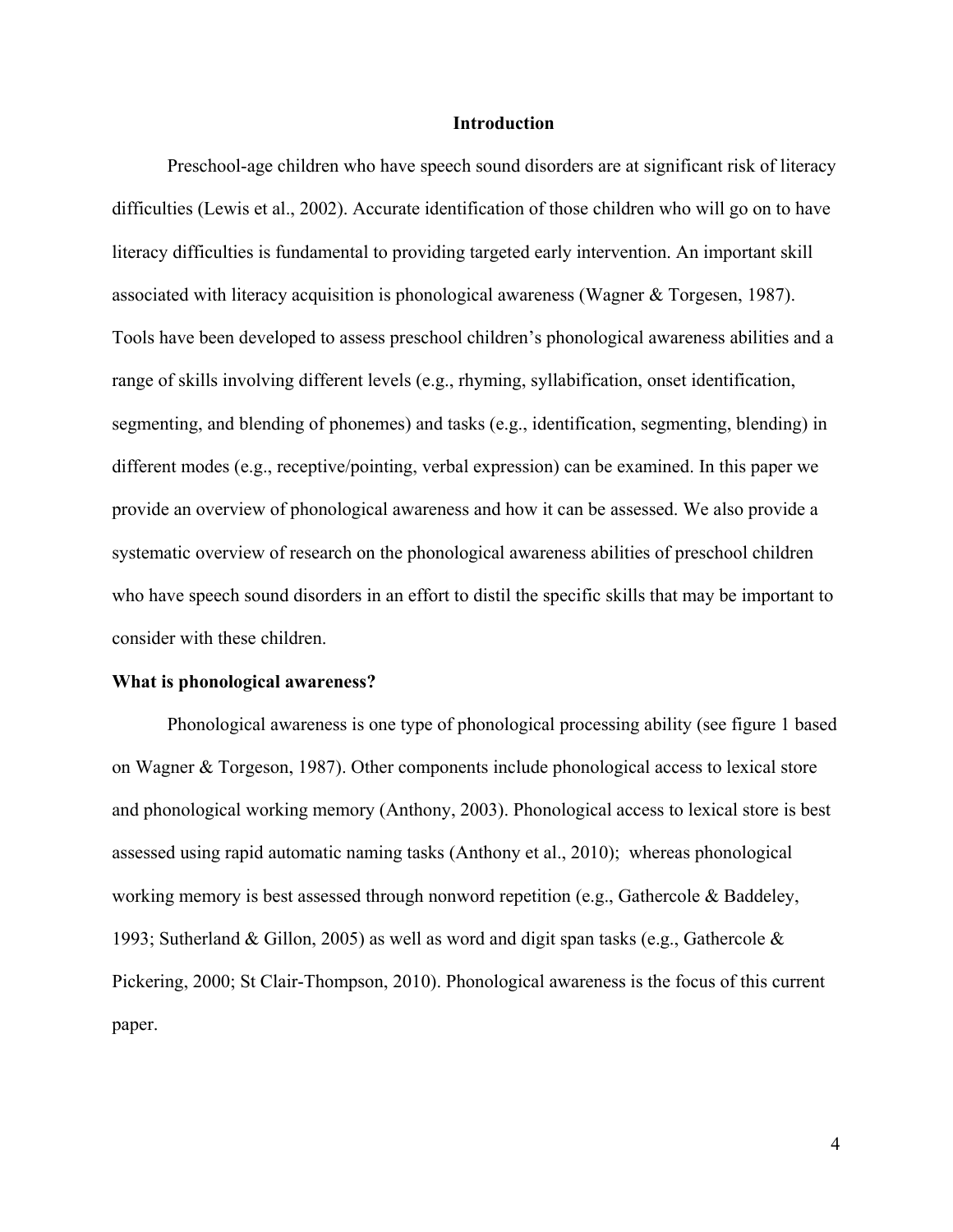Phonological awareness refers to children's knowledge of the sound structure of a language as well as the ability to manipulate this sound structure (Burt et al., 1999). Phonological awareness is typically described as comprising three levels: syllable-level awareness, onset-rime awareness, and phonemic awareness (Rvachew & Grawburg, 2006) (see figure 1). When engaging in phonological awareness tasks, it is possible to identify, delete, blend or segment, syllables, units of rhyme or phonemes in words.

The development of phonological awareness skills occurs in the years prior to, and during, formal literacy instruction (Carroll et al., 2003). In a series of developmentally predictable, and yet overlapping, stages children initially begin to identify and manipulate large units (e.g., whole syllables) and then progress to the identification and manipulation of smaller units (e.g., individual phonemes) (Anthony et al., 2003). The skill of identifying phonological information (e.g., individual phonemes) develops earlier than the ability to delete, blend, or segment phonological information (Anthony et al., 2003). Specifically, children demonstrate awareness of rhyming words around three years of age (MacLean et al., 1987). Around four years of age, children demonstrate similar competence on syllable awareness and onset-rime awareness tasks (Carroll et al., 2003). Phoneme identification is the next skill to develop and children typically demonstrate this skill during their first year of formal literacy instruction (Paulson et al., 2003). However, as Ukrainetz et al. (2011) have shown, preschoolers are capable of developing phonemic awareness with explicit instruction, without prior instruction on syllable awareness. Once children have developed an awareness of phonemes, they learn to blend onsets with rimes (e.g.,  $/b/ +/it/$ ), blend phonemes (e.g.,  $/b/ +/i/ +/it/$ ), segment words into phonemes (e.g.,  $\frac{\partial \mathbf{b}}{\partial t}$  >  $\frac{\partial \mathbf{b}}{\partial t}$  -  $\frac{\partial \mathbf{b}}{\partial t}$  -  $\frac{\partial \mathbf{b}}{\partial t}$ ), and master the deletion of phonemes (e.g.,  $\frac{\partial \mathbf{b}}{\partial t}$  without  $\frac{\partial \mathbf{b}}{\partial t}$  is  $\frac{\partial \mathbf{b}}{\partial t}$ ) (Anthony et al., 2003). The described developmental pattern is debated, particularly in the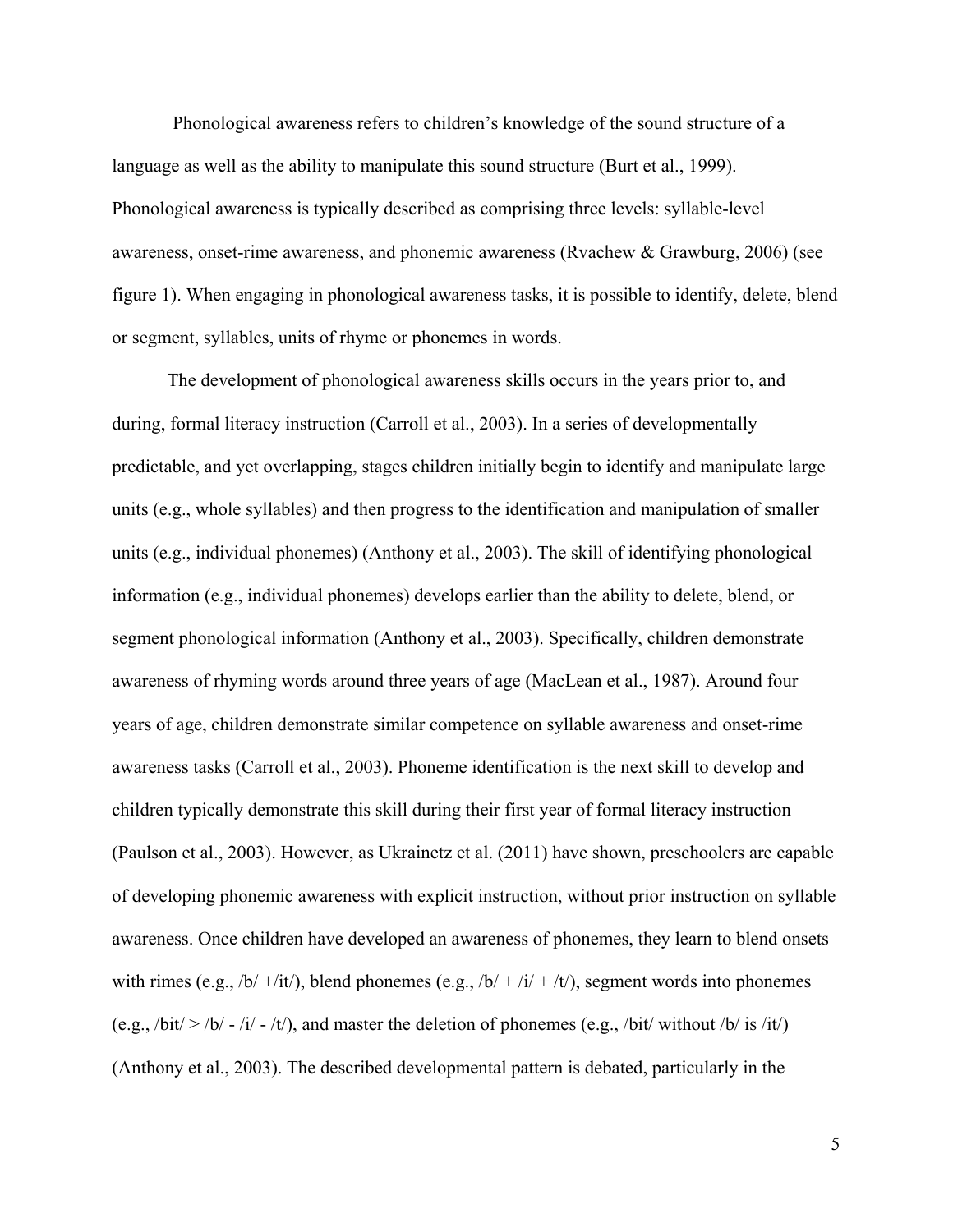context of phonological awareness and the development of orthographic awareness (Seymour & Duncan, 1997). The acquisition of age-appropriate phonological awareness skills appears to be related to a number of additional factors including socioeconomic status (Burt et al., 1999), competence with other phonological processing tasks (Lonigan et al., 2009) and expressive speech sound development (Raitano et al., 2004).

## *Insert Figure 1*

# **Syllable, onset-rime, and phonemic awareness: What is most important for literacy acquisition?**

Research with school-age children examining the relationship between phonological awareness and literacy acquisition suggests that some levels (i.e., syllable, onset-rime and phoneme awareness) and tasks (i.e., identification, blending, segmentation, deletion/elision and manipulation), are more important for literacy than others. For example, phoneme identification and deletion have been correlated with reading outcomes after one or two years of reading instruction (Mann & Foy, 2003). In research studying children with dyslexia, phonemic awareness abilities during the first year of school have also been identified as a useful measure for later risk of reading difficulties (e.g., Elbro et al., 1998). In contrast, onset-rime and syllable level skills have been less predictive of reading outcomes (Mann & Foy, 2003; Muter & Snowling, 1998).

Phonemic awareness (not to be confused with the broader term phonological awareness) focuses on children's abilities to reflect on and manipulate speech sounds in words (National Institute of Child Health and Human Development, 2000). Children rely on phonemic awareness skills to read a word they have not seen before. It takes a level of metalinguistic knowledge for a child to successfully apply this skill and apply it to a written word (Gombert, 1993). For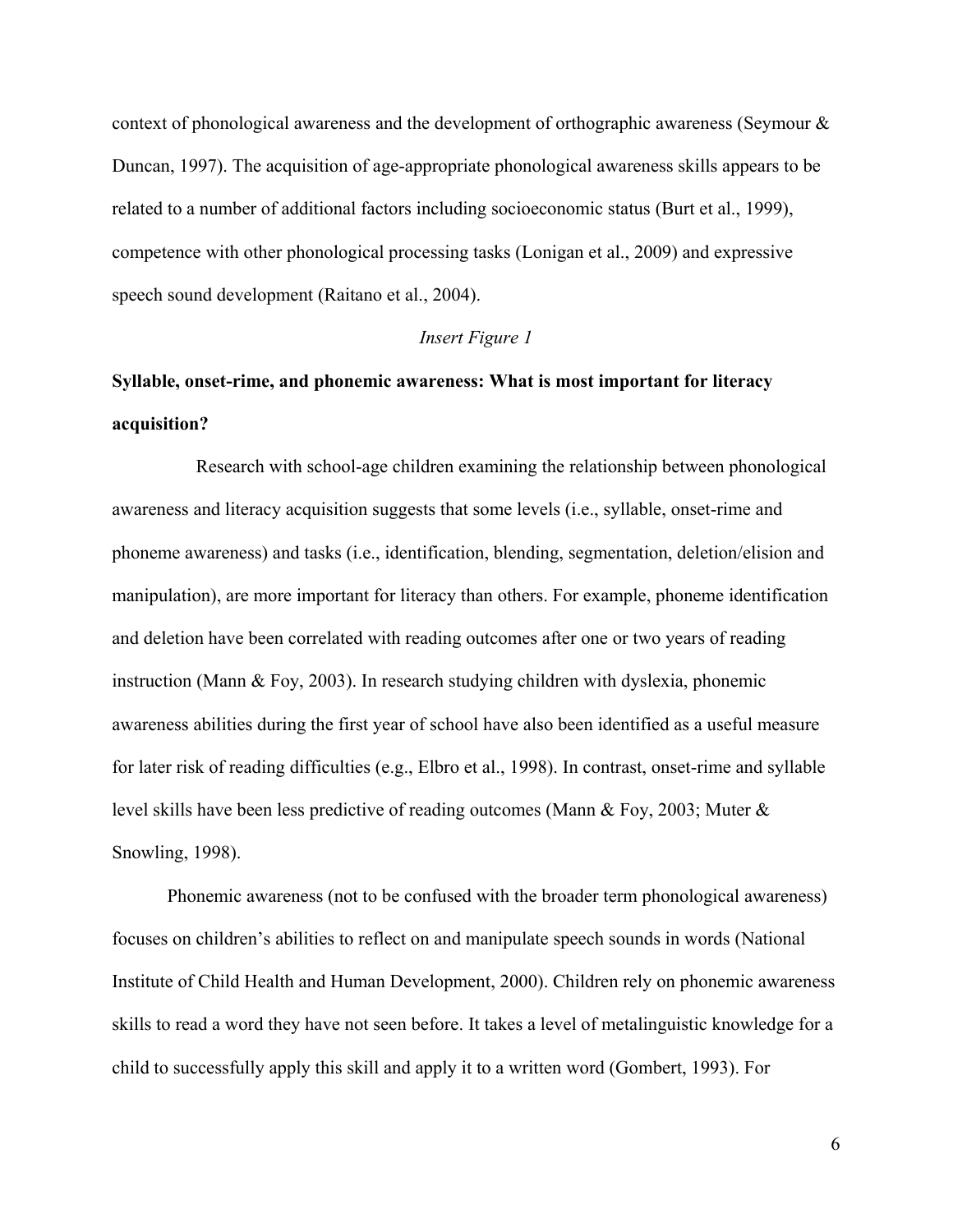example, for a child to read a nonword such as 'dop', they must have been taught the alphabetic principle, engage in grapheme-phoneme conversion, say the sounds of the letters then blend the sounds together to say the word. The U.S. National Reading Panel Report (2000) discussed the importance of phonemic awareness instruction in tandem with four other critical skills for literacy development: phonics, oral reading fluency, vocabulary and text comprehension. Phonemic awareness is considered important because, unlike syllable and onset-rime level awareness, phonemic awareness has a special reciprocal relationship with literacy acquisition—it can be triggered via formal orthographic literacy instruction (Morais, 1987; Morais & Kolinsky, 1994) which in turn can facilitate literacy acquisition.

### **Tools for assessing phonological awareness**

There are four types of assessments that can be used to assess phonological awareness skills: norm-referenced tools, criterion referenced tools, curriculum-based measurements, and dynamic assessments (Gillam & Ford, 2012; Thatcher Kantor et al., 2011; Sodoro et al., 2002; Spector, 1992).

Norm-referenced assessment tools are considered to be the most useful to determine a child's ability compared to other children their age (Sodoro et al., 2002). Norm-referenced tools to assess phonological awareness include the Comprehensive Test of Phonological Processing – second edition (CTOPP-2; Wagner et al., 2013) and the Preschool and Primary Inventory of Phonological Awareness (PIPA; Dodd et al., 2000). Designed for children as young as 4;0, the CTOPP-2 includes: elision of syllables and phonemes, blending syllables and phonemes, sound matching, phoneme identification, and blending of realwords and nonwords. The PIPA (Dodd et al., 2000) is designed for children aged 3;6-6;11 and includes subtests for: syllable segmentation,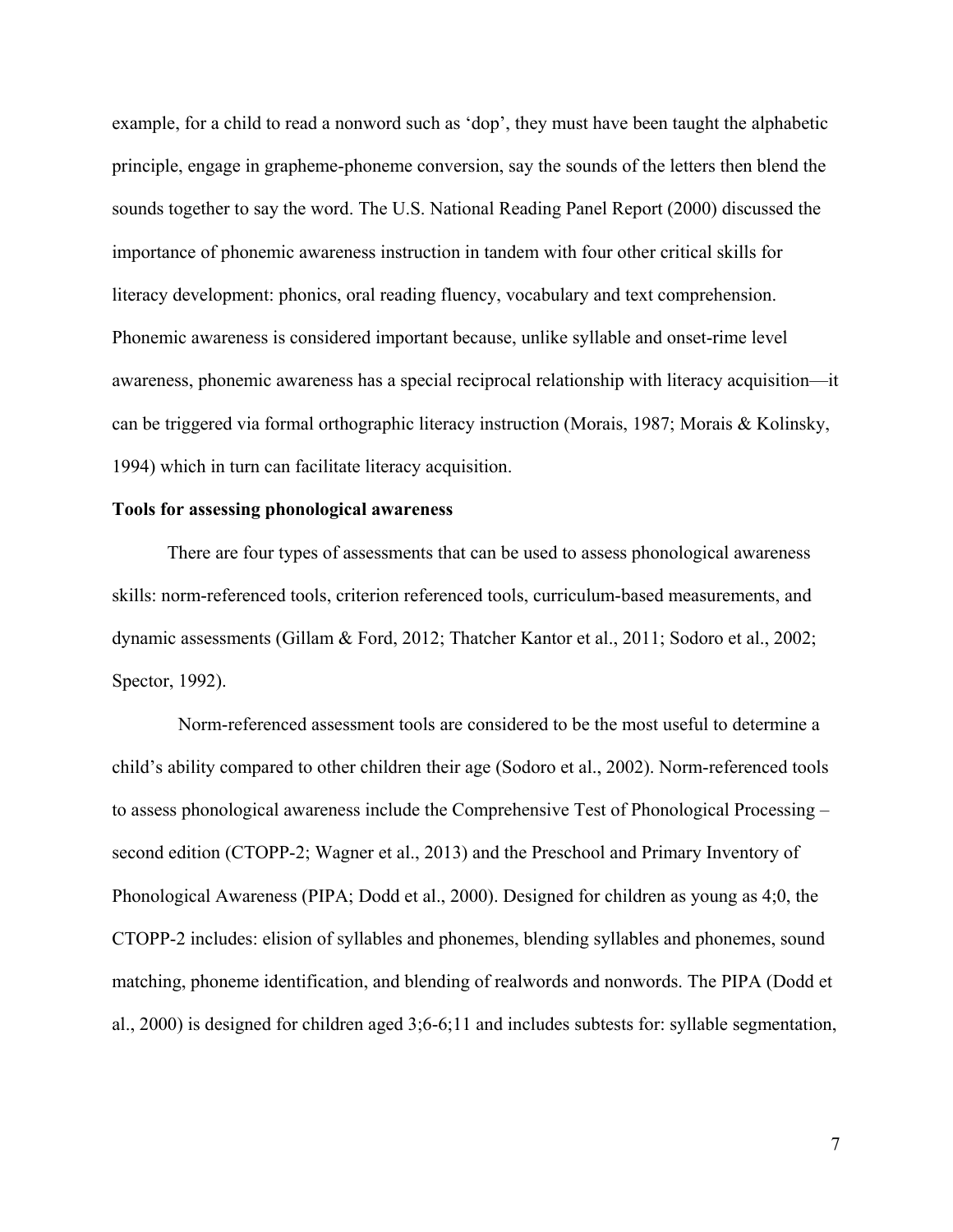alliteration identification, rhyme identification, phoneme isolation, phoneme segmentation and letter knowledge.

Criterion-referenced assessment tools are used to measure a child's ability on particular tasks to assist with therapy planning and/or measure the acquisition of specific skills (Sodoro et al., 2002). For example, the Phonological Awareness Test (Bird et al., 1995) was designed for children between 5;0-7;4 years and includes rime matching, onset matching and onset segmentation and matching tasks.

The third category of assessments is curriculum-based measurements. These tools have been reported to be useful to assess a child's progress on specific, curriculum-based tasks (Sodoro et al., 2002). One tool which is frequently used to initially screen and then continue to monitor children is the Dynamic Indicators of Basic Early Literacy Skills  $(6<sup>th</sup>$  ed.) (DIBELS; Good & Kaminski, 2002). DIBELS is designed to monitor children's development from their first year of school and includes phoneme level tasks (identification and production), blending nonwords and segmenting real words. An adjunct to the DIBELS is the Individual Growth and Development Indicator which was designed to screen 3- to 5-year-old children using alliteration and rhyming tasks only (Early Childhood Research Institute on Measuring Growth & Development, 1998–2000).

The fourth category of assessment is dynamic assessment of phonological awareness. These assessments are useful to determine the level of prompting and/or cueing children require to achieve a set goal (Carlson & Wiedl, 1992; Spector, 1992). The nonverbal, dynamic phoneme deletion task presented by Gillam and colleagues (2011; 2012) was designed for school-aged children (6;0-8;5 years) and has been used to assess children with typically-developing speech sound skills (Gillam et al, 2011) and school-aged children with speech sound disorder (Gillam &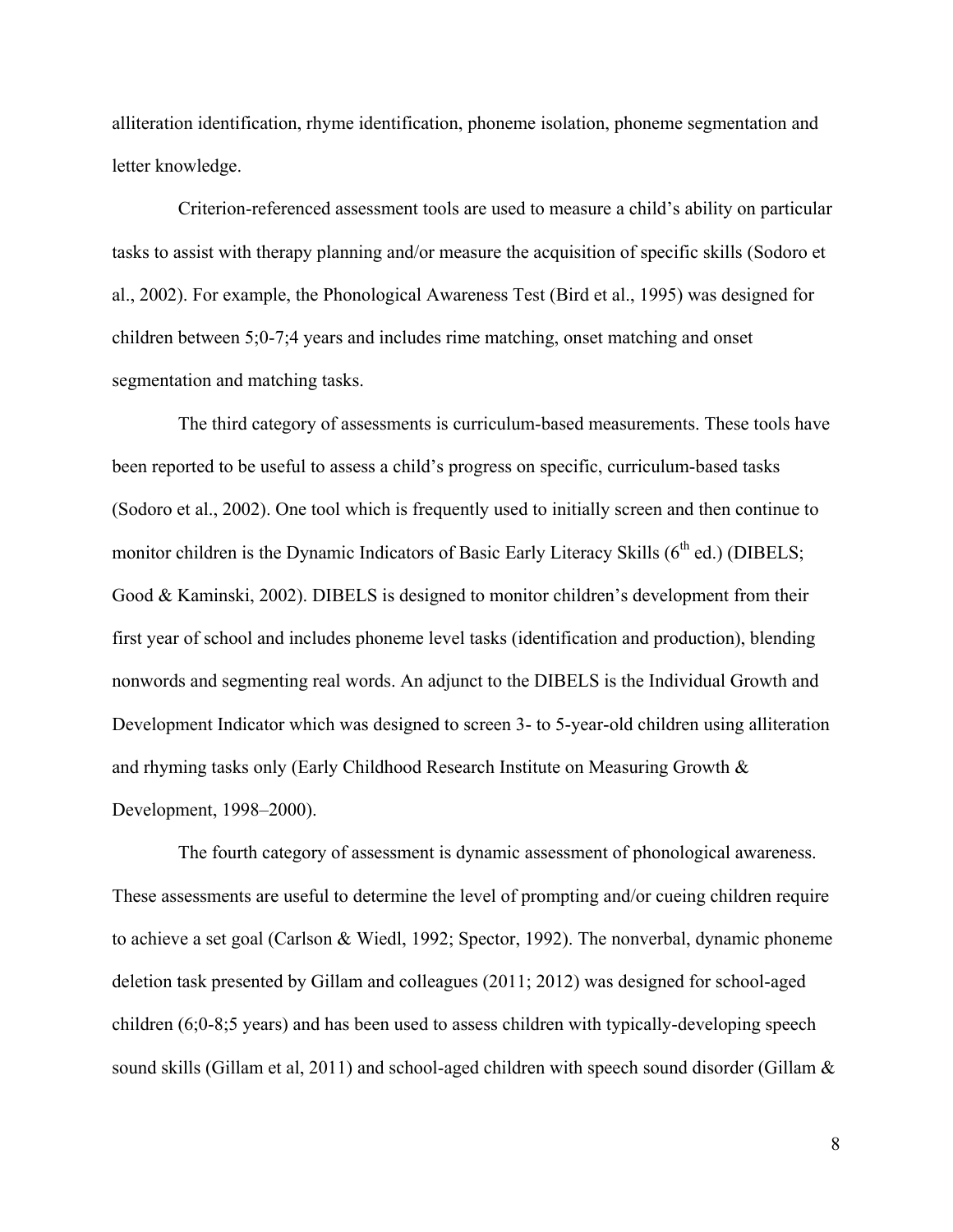Ford, 2012). Thatcher Kantor et al. (2011) describe another two types of dynamic phonological awareness assessment specifically for preschool-aged children: one involves scaffolding and modifying items in response to errors (dynamic-supported assessment), and the other direct instruction on phonological awareness tasks (dynamic-instruction assessment). Based on composite measures (including initial sound matching in addition to word, syllable and phoneme level tasks involving elision and blending), Thatcher Kantor et al. reported that the dynamic assessments yielded similar results to the standardized static assessment with typically developing preschoolers.

#### **Phonological awareness abilities of children with speech sound disorders**

Speech sound disorders are defined as "…any combination of difficulties with perception, articulation/motor production, and/or phonological representation of speech segments (consonants and vowels), phonotactics (syllable and word shapes), and prosody (lexical and grammatical tones, rhythm, stress, and intonation) that may impact speech intelligibility and acceptability… of both known… and presently unknown origin" (International Expert Panel on Multilingual Children's Speech 2012, p. 1). Many (but not all) preschool-age children with speech sound disorders have difficulties with phonological awareness and are at risk of future literacy difficulties (Holm et al., 2008; Larrivee & Catts, 1999). Although some factors have been identified as increasing a child's risk of literacy difficulties, such as atypical speech errors (Holm et al., 2008), persistent speech sound disorders (Raitano et al., 2004) and concomitant language impairment (Raitano et al., 2004), children who only have a mild speech sound disorder can still find literacy acquisition challenging (Anthony et al., 2011; Rvachew, 2007). What is equally puzzling is that children with a history of a severe speech sound disorder can have no literacy difficulties. Recent research has suggested that like children with dyslexia, the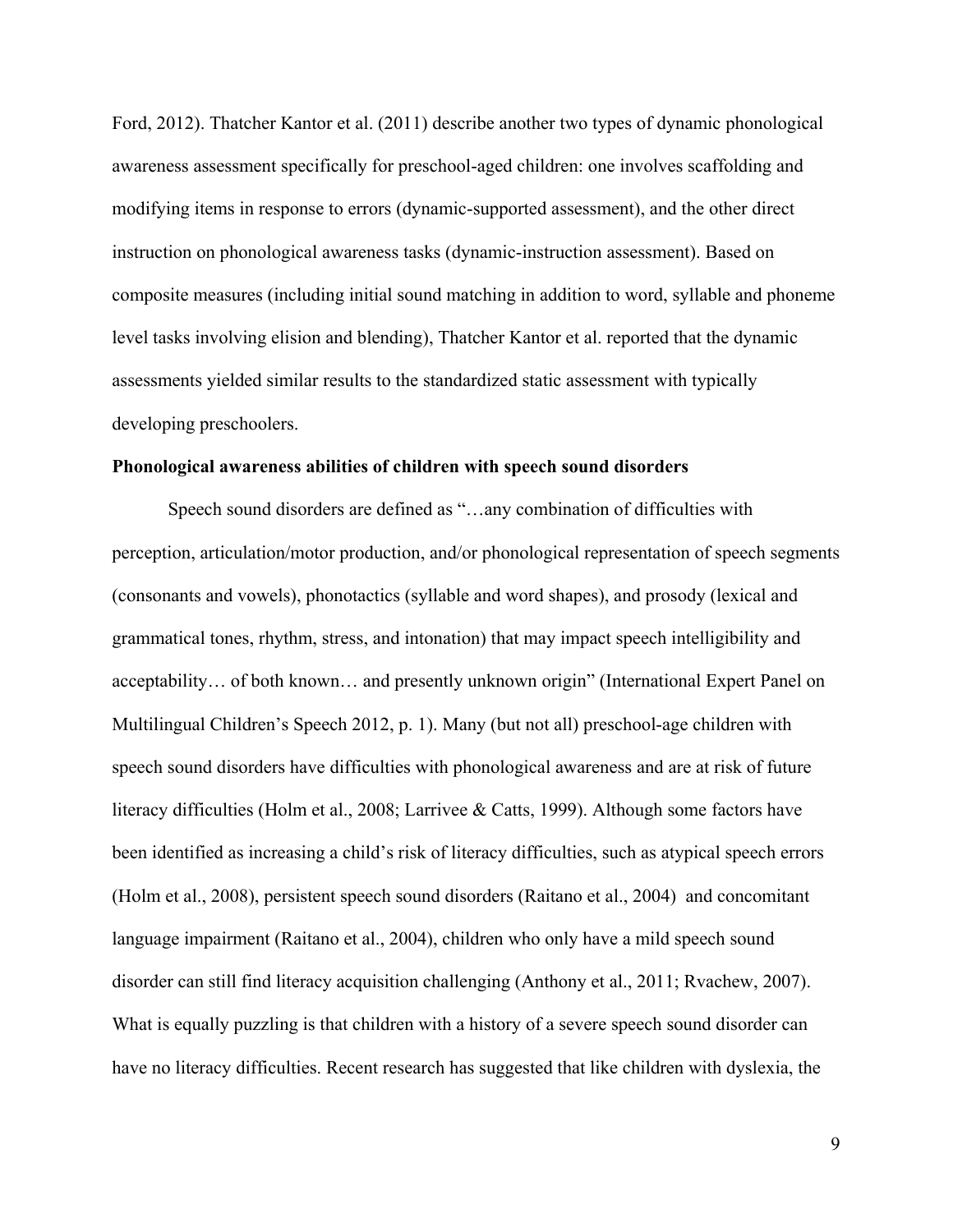phonological awareness abilities of children who have speech sound disorders may be an important key to better identifying children most at risk of future literacy difficulties (Anthony et al., 2011; Rvachew, 2007). The appropriate assessment and identification of children with phonological awareness difficulties is important to ensure that appropriate phonological awareness intervention is provided to children both before they start school (e.g., Gillon, 2005) and after they commence formal literacy instruction at school (e.g., Gillon, 2002). The assessment, identification, and description of phonological awareness abilities of preschool-age children who have speech sound disorders is the focus of this paper.

In this paper, we review literature regarding the assessment of phonological awareness in preschool-age children with speech sound disorders via a systematic overview. A systematic overview includes a systematic search, review and synthesis of available literature to describe the characteristics of available evidence (Grant & Booth, 2009). A systematic overview contrasts with a systematic review which aims to evaluate available evidence for a particular intervention strategy or diagnostic test accuracy (Higgins & Green 2011). The aims of our systematic overview were to: 1) explore the current state of the literature on the assessment of specific phonological awareness skills in preschool children with speech sound disorders and 2) examine the relationship between speech sound disorders and phonological awareness abilities in preschool-age children. Of particular interest were peer reviewed studies that included published or commercially-available assessment tools which could be used by speech-language pathologists and early childhood educators.

#### **Method**

#### **Protocol**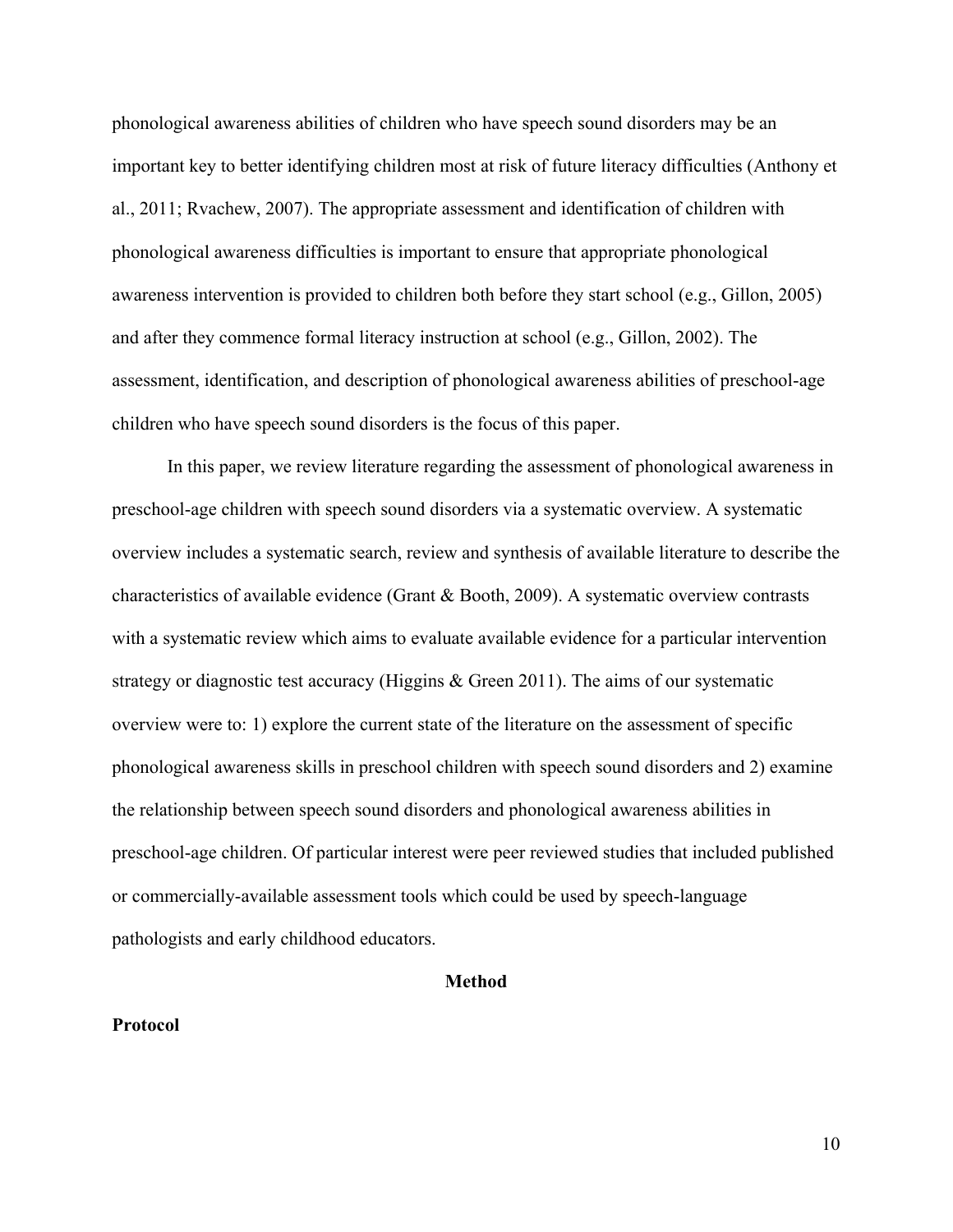A systematic search of available evidence regarding the phonological awareness skills of children with speech sound disorders was conducted. Online database searches were completed using the search terms presented in Table 1 with no restrictions placed on the years of publication. The selected databases included literature for education, speech pathology, allied health, and medicine. The terms presented in Table 1 were selected to capture the range of articles available which explored the assessment of phonological awareness in paediatric populations. The focus of this review, however, was specifically on phonological awareness in the year/s prior to starting formal literacy education.

# *Insert Table 1*

# **Eligibility criteria**

Articles for inclusion in this review met a strict set of inclusion and exclusion criteria. For inclusion in this review, it was required that the articles:

1) reported the direct assessment of phonological awareness skills using a published or replicable assessment protocol. An assessment protocol was deemed replicable if it was published by an independent supplier or available as an appendix to a published article, 2) included participants who were of preschool-age children at the beginning of the data collection. The search terms did not include a parameter for age due to the large variability in labels for the year before school around the world (e.g., preschool, preparatory school or early childhood education). In Australia, New Zealand, the United States and the United Kingdom, children are required to commence formal schooling around five years of age. Thus, if the level of schooling was not reported in an article, the mean age of participants was required to be under 5 years of age,

3) included at least one group of children with speech sound disorders of unknown origin,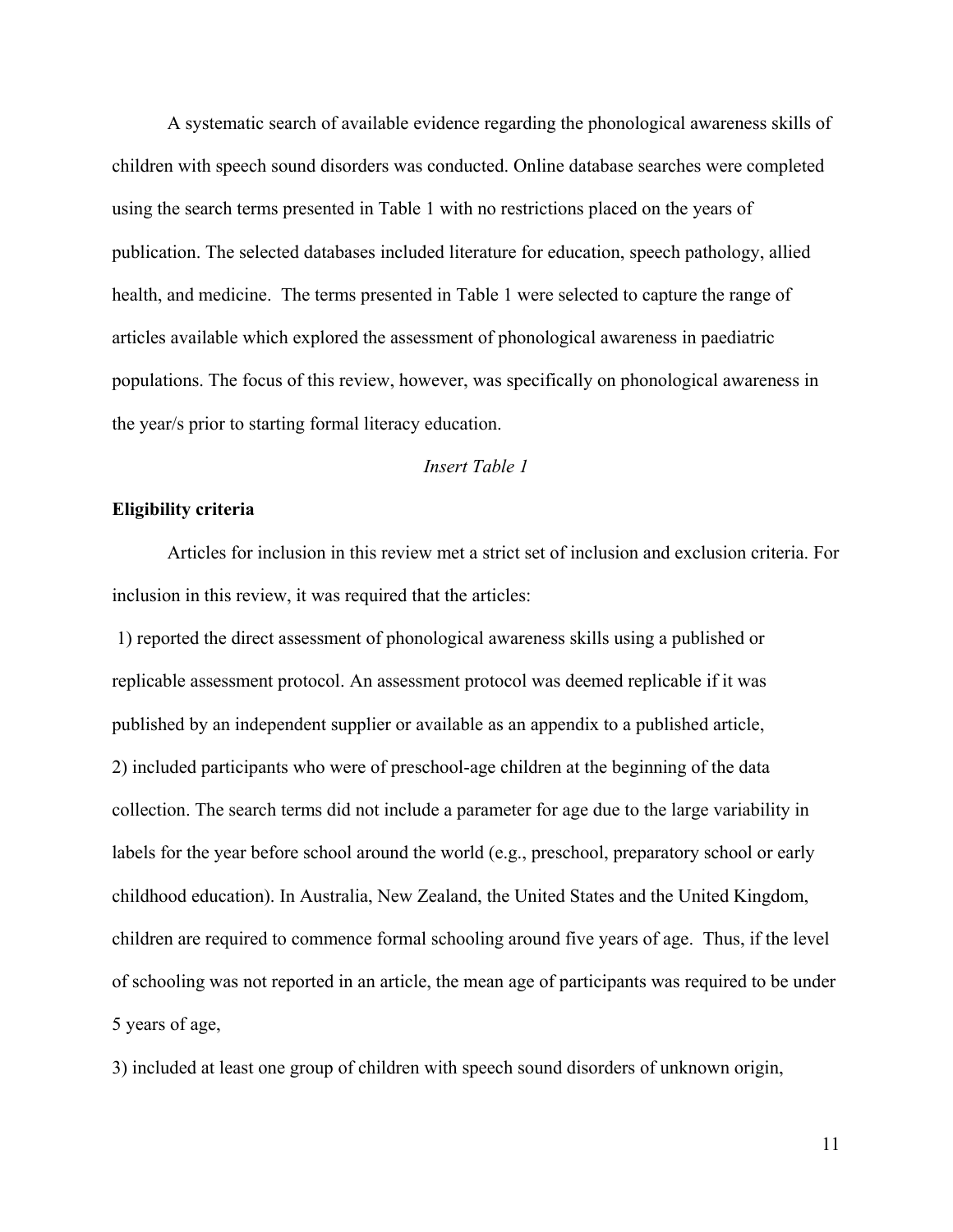4) included monolingual children of any language. The searches were not limited to English titles.

Intervention studies, studies that did not specify the source of their phonological awareness tasks and, studies that included children older than a mean age of five were all excluded. Also, studies that included children who had diagnoses of speech sound disorders secondary to another condition (e.g., hearing loss, dysarthria due to cerebral palsy) were also excluded.

### **Study selection**

The search of each database was completed and a list of the total number of articles was created

(n= 777). At each stage of the process, the articles were reviewed for relevance and articles which met one or more of the exclusion criteria were rejected (figure 2). The reference lists of the final 10 papers were scanned for any missed articles which fit the inclusion criteria and one more paper was identified. A final paper was published after the review was completed. This article (Preston et al., 2013) met all the inclusion criteria and was also included in the review.

The final 12 papers were reviewed in detail. *Insert Figure 2*

### **Reliability**

Inter judge reliability was undertaken for the selection of articles to be included in the review. An SLP who was blinded to the purpose of the review and was not an author, reviewed titles and abstracts (where appropriate) of 152 (19.5%) articles against the exclusion criteria. There was a 99.3% match with the first author indicating a high level of reliability. In cases of mismatches, the first author's decision was upheld.

## **Study characteristics**

Twelve papers were identified that met all the inclusion criteria. When reported individually, these 12 papers included 684 children (*n* = 435 with speech sound disorders).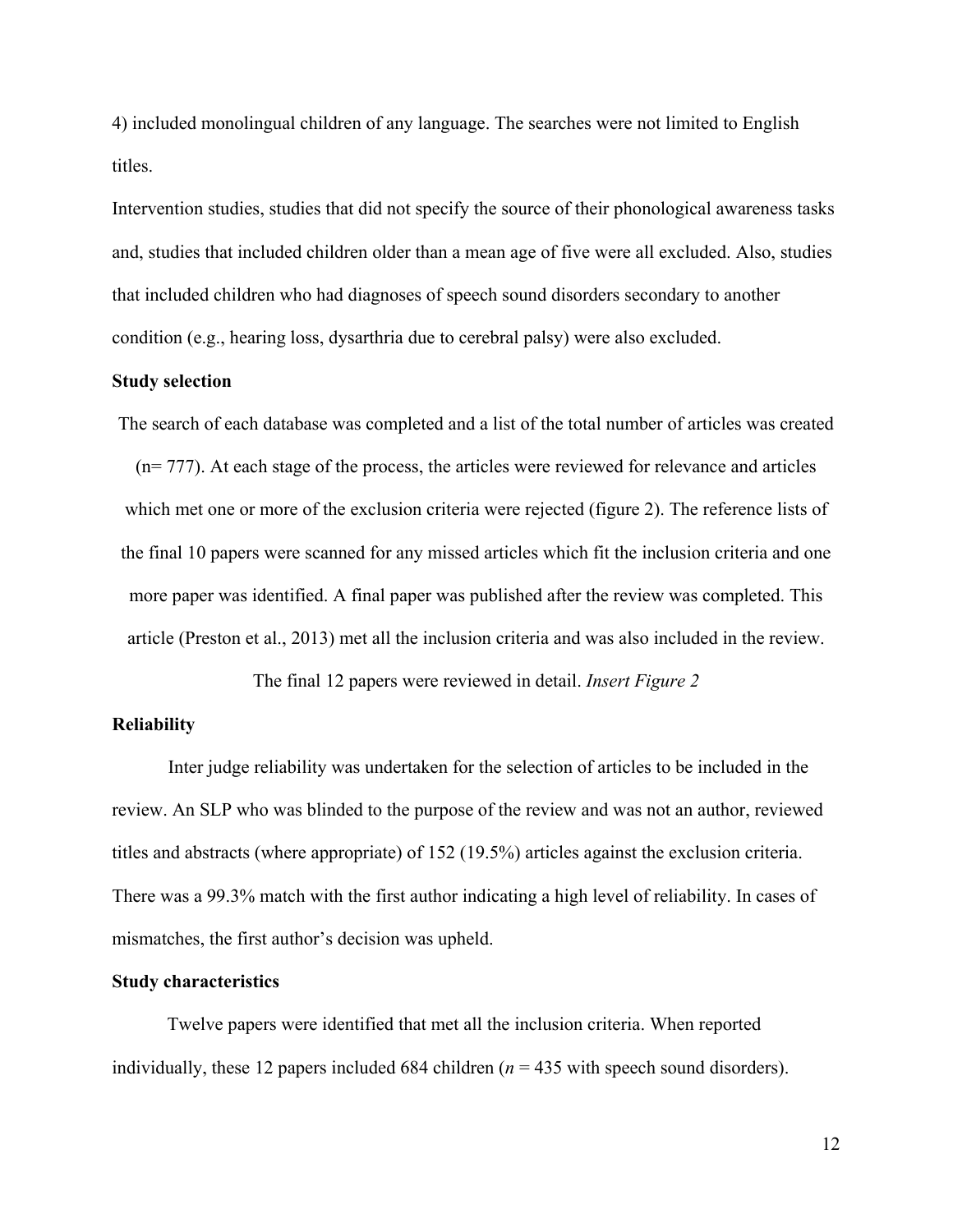However, these 12 papers reported the results of six unique studies. This means that the total number of individual children assessed in these studies was 439 children (*n* = 257 with speech sound disorders). Due to the high variability in methodology and statistical analysis between the articles, quantitative meta-analysis of the presented data was not completed. A synthesis of results is presented in Appendix A.

#### **Data analysis process**

Data were extracted from each article based on the Strengthening the Reporting of Observational Studies in Epidemiology (STROBE) protocol (von Elm et al., 2008). This protocol highlights 22 areas to assist with standard reporting of observational research. These areas include the theoretical rationale for the study, the methodology of the study (including study design), risk bias, results and statistical analysis, and interpretation, limitations and generalizability of the results. Features of each article were tabulated following the STROBE protocol and key features relating to the research aims of the current paper were extracted.

### **Evaluation of levels of evidence**

The quality of each study was defined using The National Health and Medical Research Council of Australia's four levels of evidence for studies of diagnostic accuracy (Merlin et al., 2009). These levels assist with the critical evaluation of research to inform clinical practice. Each study that met all the inclusion criteria was evaluated following these levels of evidence and guidelines.

#### **Results**

Of the 12 papers, six reported results from the Phonological Awareness Test (Bird et al., 1995), two reported results from the Preschool and Primary Inventory of Phonological Awareness (Dodd et al., 2000), one reported results from the Preschool Comprehensive Test of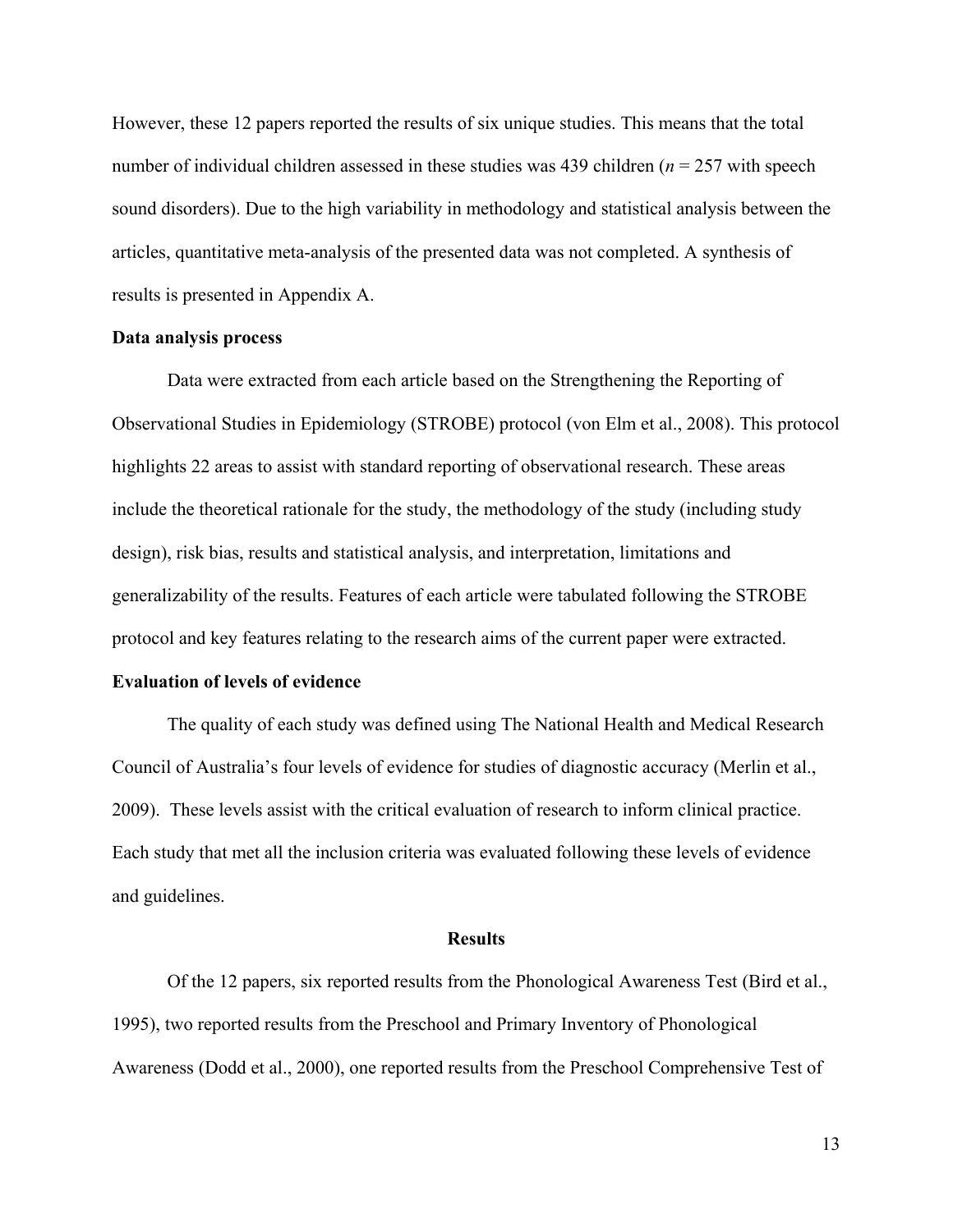Phonological and Print Processing (Lonigan et al., 2002), one reported results from the Comprehensive Test of Phonological Processing (Wagner et al., 1999) and two reported on stimuli developed by MacLean, Bryant and Bradley (1987). Of these, 10 papers only provided the children's composite scores and did not provide details about individual phonological awareness skills (i.e., task types at specific levels and in specific modes).

#### **Building an evidence-base**

The National Health and Medical Research Council of Australia (NHMRC) identified three key parameters which can be used to evaluate the quality of an evidence base: the quantity of evidence, the level of evidence available, and the quality of the evidence available (Hillier et al., 2011). See Appendix A for comparative analysis of these results.

*Quantity of evidence.* Due to the small number of papers which met each of the inclusion criteria, study design was not controlled. As a result, cross-sectional  $(n = 5)$ , case series  $(n = 2)$  and cohort ( $n = 5$ ) studies were identified and included in analysis.

*Level of evidence.* Eight papers were classified as providing Level 3 evidence. That is, welldesigned case-control studies. The remaining four papers demonstrated Level 4 evidence; namely, a case-series or cross-sectional study without a control reference. Study design also varied in terms of the presence, or absence, of a control group of children with typicallydeveloping speech and language. Two studies reported additional comparative data (Anthony et al., 2011; Rvachew, 2007). Anthony et al. (2011) observed the phonological processing skills (including receptive and expressive measures of phonological awareness and measures of the distinctiveness and accessibility of phonological representations) of children with speech sound disorders and matched these participants with two additional groups: children matched on receptive and expressive language tasks and a control group of children with typically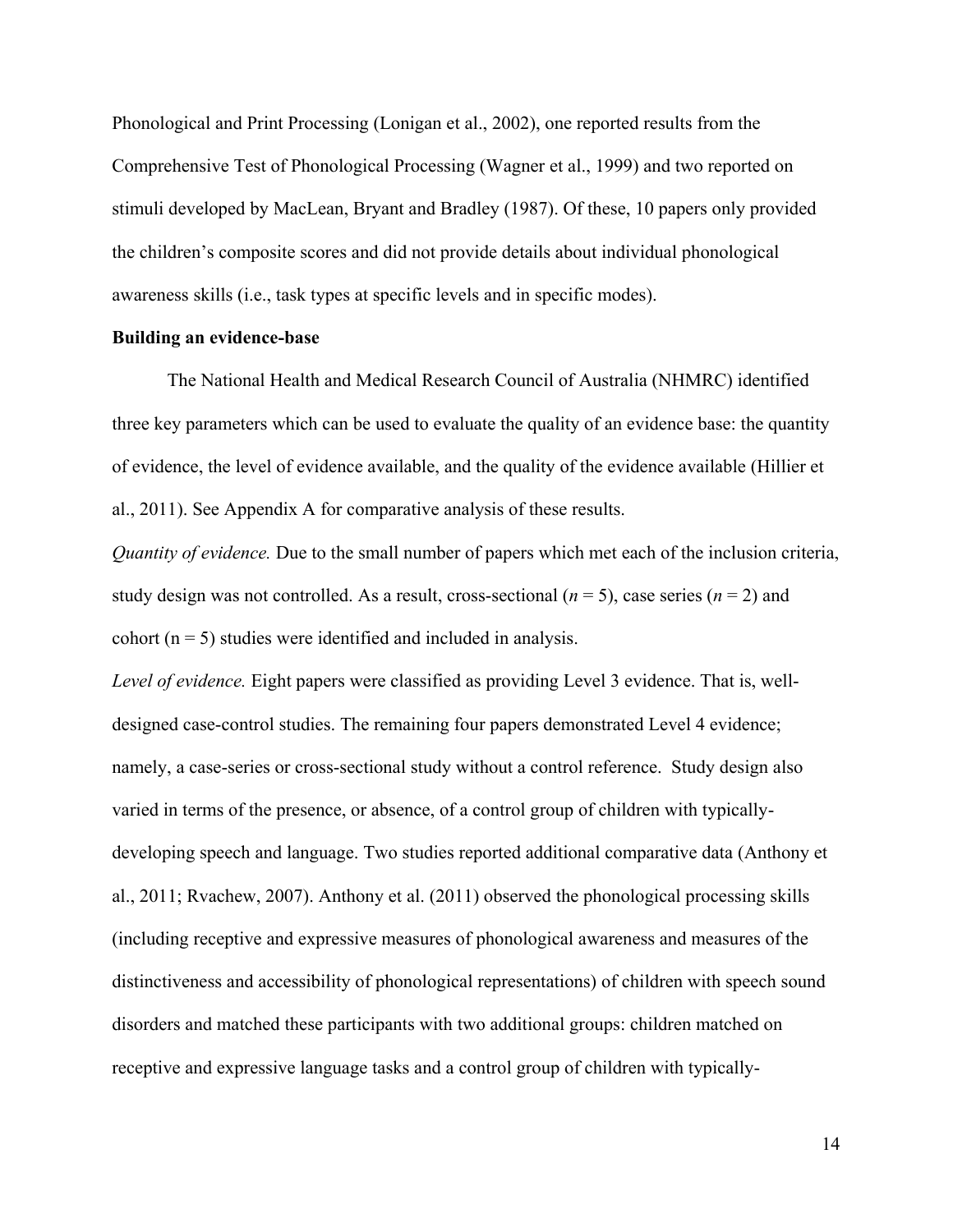developing speech and language. Rvachew (2007) reported data on two sub-groups of children with speech sound disorders: children with low phonological processing and children with high phonological processing, and a group of typically developing children. Rvachew's (2007) phonological processing measure was a composite of a measure of speech perception and two receptive measures of phonological awareness (onset awareness and rime awareness). *Quality of evidence.* The 12 papers reviewed explored a variety phonological awareness skills of preschool children with speech sound disorders (see Appendix A). However, none of the studies reported blinding of assessors or researchers involved in the data collection, analysis and interpretation of results. The participants in all of the studies were referred at some point, by a qualified speech-language pathologist or concerned parent, to the research team.

To synthesise the results, two primary features of this evidence base have been identified: 1) limited evidence exists related to specific phonological awareness skills in preschool-age children with speech sound disorders and 2) discussion about the features of children's expressive phonology which may correlate to phonological awareness ability remains ongoing. **The assessment of specific phonological awareness skills in preschool children with speech sound disorders**

The first key finding during the analysis of this evidence was the limited reporting of specific phonological awareness skills for preschool children with speech sound disorders (see Appendix A). Specifically, there was limited discussion about relationships between specific phonological awareness skills, speech sound errors, and literacy outcomes. Nine of the 12 papers reviewed reported phonological awareness skills as a combined composite score (Anthony et al., 2011; Mortimer & Rvachew, 2008; Preston & Edwards, 2010; Preston et al., 2013; Rvachew, 2007; Rvachew et al., 2007; Rvachew et al., 2003; Sutherland & Gillon, 2005, Sutherland &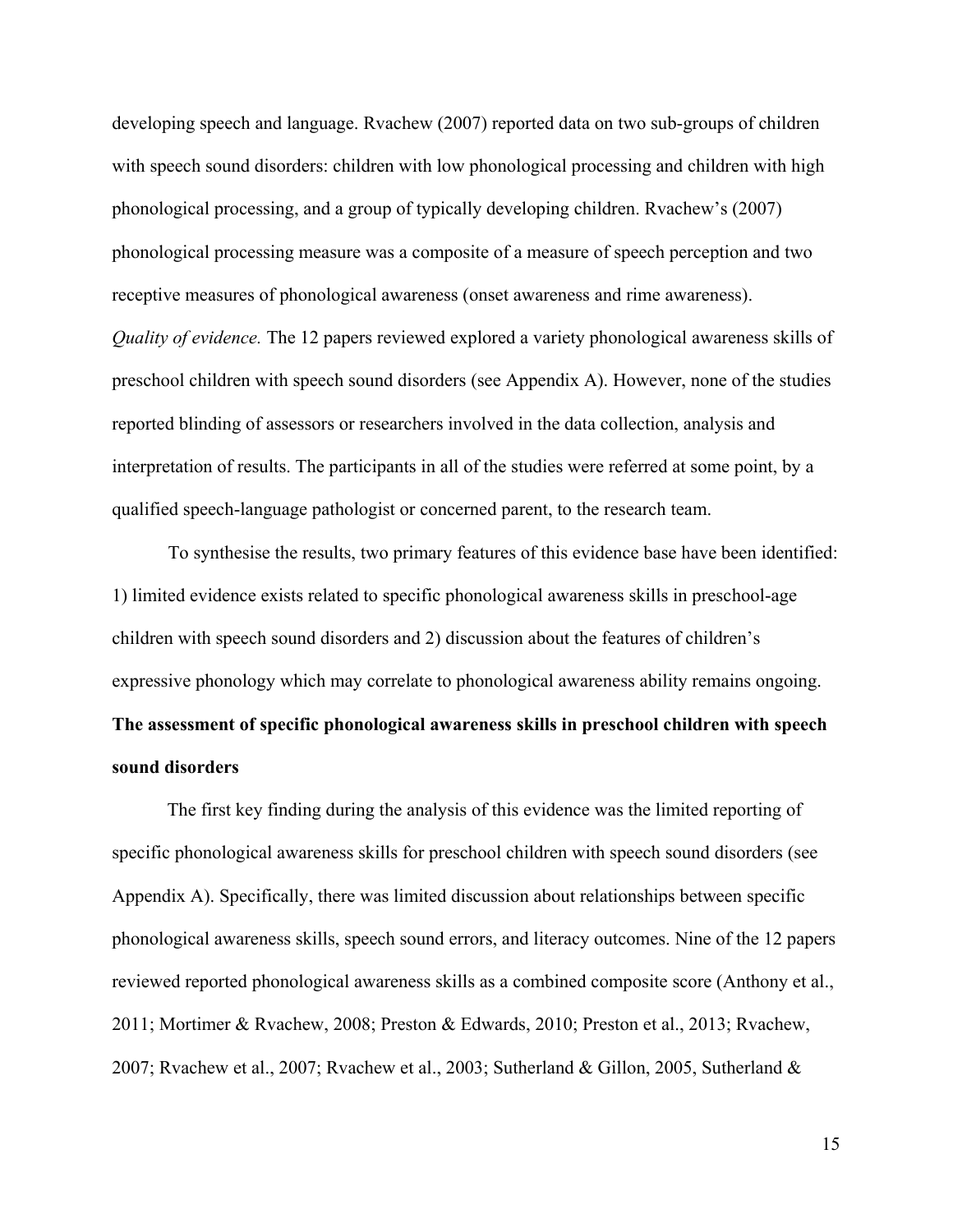Gillon, 2007) and one study reported a smaller composite score for phonemic awareness and segmentation skills (Rvachew & Grawburg, 2006). Only one research group reported data related to specific phonological awareness skills (Webster & Plante, 1995; Webster et al., 1997).

### **Speech sound disorders and phonological awareness skills**

In preschool children with a speech sound disorders, phonological awareness skills appear to be correlated with morphosyntactic ability (Mortimer & Rvachew, 2008) and other phonological processing skills (Anthony et al., 2011; Rvachew, 2007; Sutherland & Gillon, 2005, Sutherland & Gillon, 2007). Debate continues over whether speech sound error types predict competence on phonological awareness tasks. Rvachew et al. (2007) reported that types of speech sound errors were not significantly correlated to phonological awareness skills in preschool. In contrast, other researchers have indicated that atypical sound errors in preschool may correlate with phonological awareness ability in preschool (Preston & Edwards, 2010) and after literacy instruction (Foy & Mann, 2012; Preston et al., 2013). Further, there is evidence to suggest that there is no formal link between phonological awareness skills and severity of disorder (Rvachew et al., 2007). What does seem to be clear is that the phonological awareness abilities of children who have a speech sound disorder can vary; some have good awareness while others have poor (Rvachew, 2007). Rvachew (2007) found that preschoolers with poor phonological processing (including speech perception and phonological awareness) had difficulty with nonword decoding in the early school years. The children's performance on specific phonological awareness skills (different levels and task types) was not reported.

#### **Discussion**

Preschool-age children with speech sound disorders are at risk of literacy difficulties. Through a systematic overview of the evidence exploring the assessment of phonological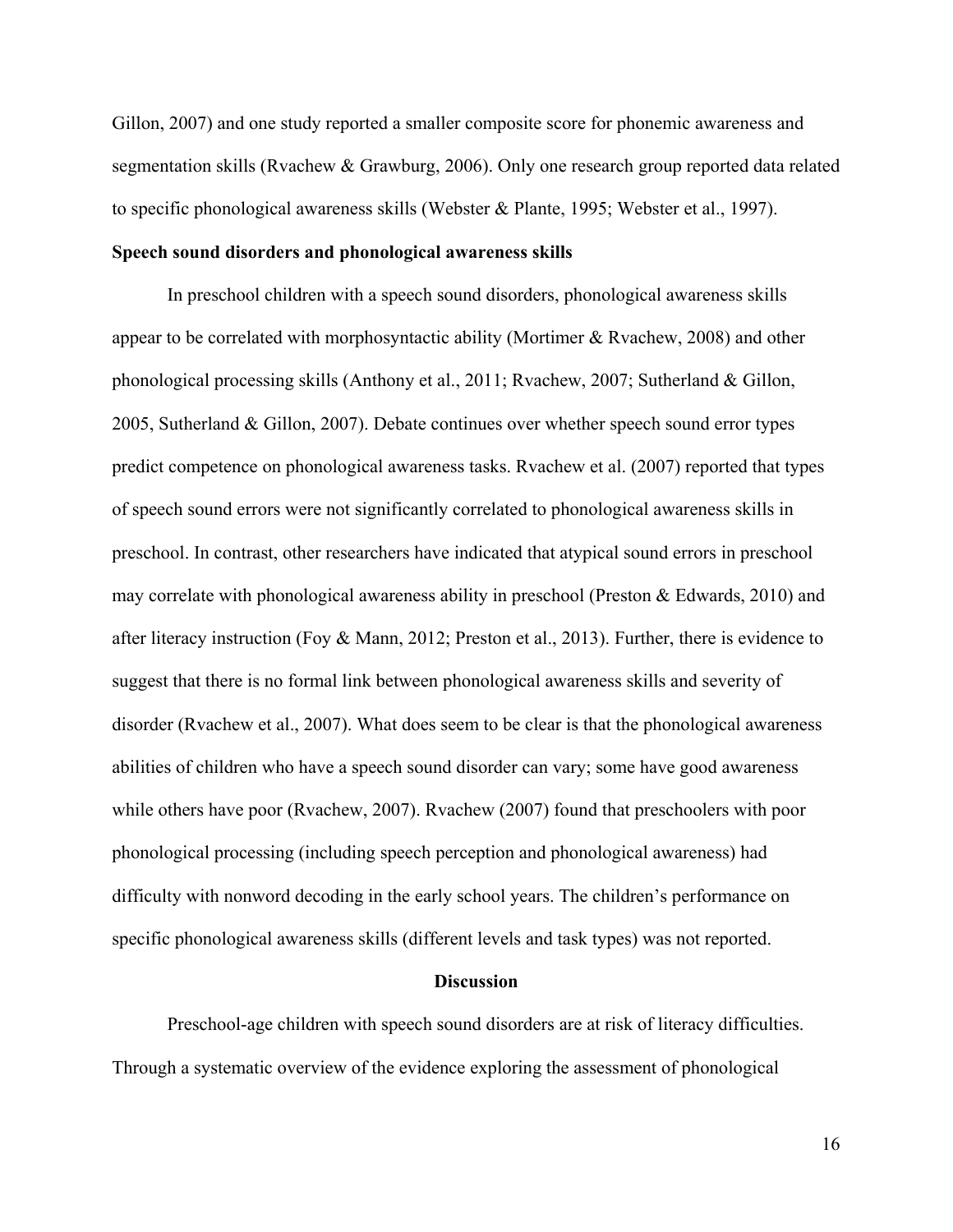awareness abilities in preschool-age children with speech sound disorders, a number of findings emerged. Firstly, the evidence suggests that phonological awareness skills can be assessed in preschool-age children with speech sound disorders. Secondly, available evidence has demonstrated links between speech sound disorders and phonological awareness ability in preschool-age children. What remains to be identified are the specific phonological awareness difficulties that place preschool-age children at risk of future literacy difficulties. In the final section of this paper, we discuss the issue of the assessment of phonological awareness in preschool-age children, outline the limitations of our study and offer future directions for research.

The development of phonological awareness has been more widely studied in the early years of education with typically-developing populations. Based on research with early schoolage children, it is clear that phonological awareness skills and more specifically, phonemic awareness skills are important for literacy development (Gersten et al., 2007). Age-appropriate phonological awareness skills for preschool children however include the identification, blending and elision of larger units of words (Anthony et al., 2003; Thatcher Kantor et al., 2011). These skills, however, are less directly correlated to later literacy development than phonemic-level skills (Muter  $\&$  Snowling, 1998). Thus, we considered whether there were specific, ageappropriate phonological awareness skills which may be predictive of sensitivity to phonemiclevel instruction and/or whether phonemic-level awareness could be reliably assessed with this age group.

The studies identified in this review reported primarily on composite scores of phonological awareness ability among participants. Due to the composite nature of reporting phonological awareness in preschool children with speech sound disorders, it is difficult to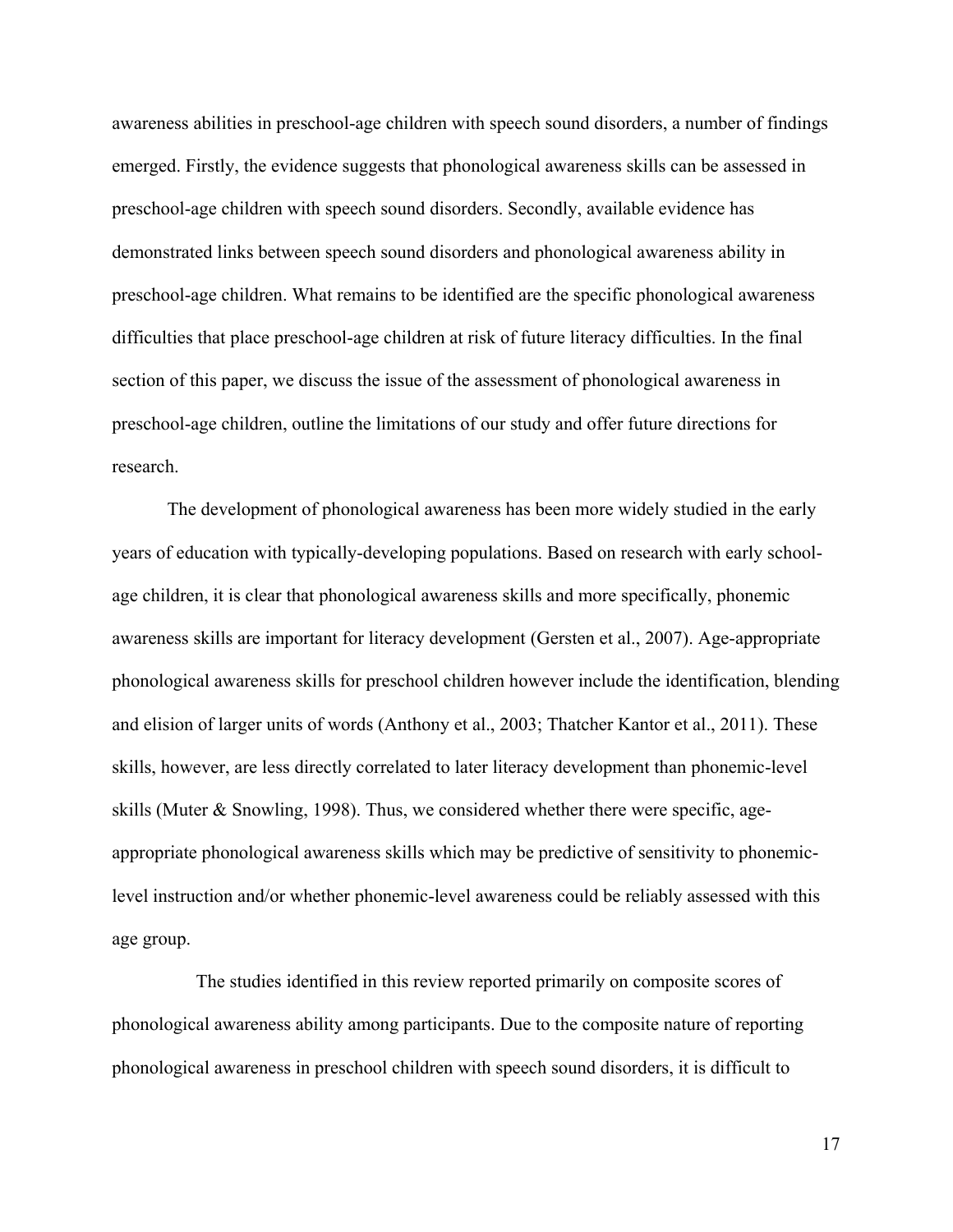determine which phonological awareness skills are most sensitive for identifying and differentiating those children at particular risk of literacy difficulties from those who will not have literacy difficulties. Three suggestions are offered for future research. First, research is needed to identify developmentally appropriate static assessments which are sufficiently sensitive to capture subtle variability in the developing phonological awareness skills of children with speech sound disorder. Second, given that phonemic awareness does not naturally develop, but can be taught to preschoolers (Ukrainetz al., 2011), dynamic assessment of phonemic awareness may prove valuable. A measure of phonemic awareness may help address the current quandary of trying to assess a skill triggered by formal orthographic instruction with preschool children not routinely exposed to such instruction. Thirdly, it would also be important to consider the role of phonological awareness in the context of other phonological processing abilities such as the perception and creation of phonological representations, phonological working memory and phonological access to lexical store .

### **Limitations**

The focus of this overview was on reporting outcomes which could be replicated by speech-language pathologists and early childhood educators. For this reason, a number of studies were not included as they did not meet this criterion. The two inclusion criteria that excluded the most studies were participant age, and reporting of phonological awareness tasks. A lack of high quality, cohort studies which included a control group also limited the scope of this review.

Although the original search was not restricted by language type, all the eligible papers were based on English-speaking children. Thus, additional issues based on the development of orthographies without direct grapheme-phoneme correspondence have not been explicitly discussed, although the variation is acknowledged.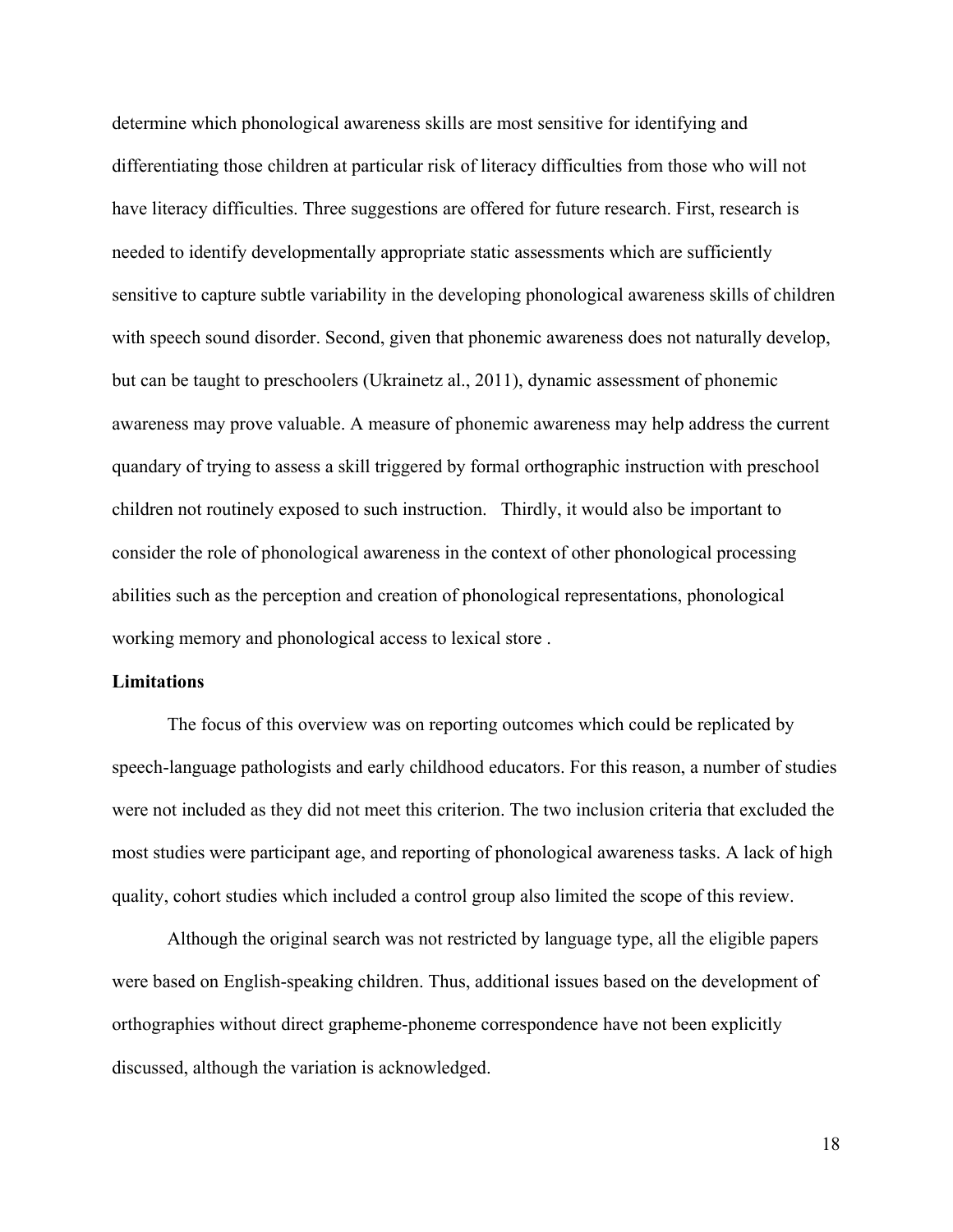Source bias (Schlosser et al., 2007) was reduced through the systematic search of seven electronic databases (see Table 1). These databases covered literature for education, speech pathology, allied health, and medicine but not specifically for linguistics. Possible publication bias is also acknowledged as the systematic search for evidence only occurred through online databases. However, the reference lists for all eligible studies were also reviewed.

Clear limitations also exist regarding the studies reported in this overview. The data from six different studies was reported across the 12 papers. Sample size between the papers was also varied between the largest ( $n = 68$ ; Anthony et al., 2011) and the smallest ( $n = 9$ ; Sutherland & Gillon, 2005, Sutherland & Gillon, 2007) data sets.

Across the studies, there was a large variability in the phonological awareness skills reported in children with speech sound disorders (Appendix A). It may be argued some studies did not select tasks that were sensitive enough for a preschool population (e.g., Webster  $\&$ Plante, 1995; Webster et al., 1997). The noted ceiling effect highlights the need for valid assessment tools for this population. The large variability in performance (e.g., Sutherland & Gillon, 2007) and limited analysis of variability (Rvachew, 2007) were also limitations within the presented evidence. The definition of speech sound disorders was also variable. The most common criteria for speech sound disorders was low percentage consonants correct (PCC). In addition, although most of the studies reported children with speech sound disorders as a homogeneous group, the variable phonological processing abilities of participants reported in some studies (e.g., Rvachew, 2007; Anthony et al., 2011) suggests an element of heterogeneity.

#### **Conclusions**

Phonological awareness is a difficult skill to assess in preschool-aged children with speech sound disorders. The importance of accurate assessment and subsequent intervention is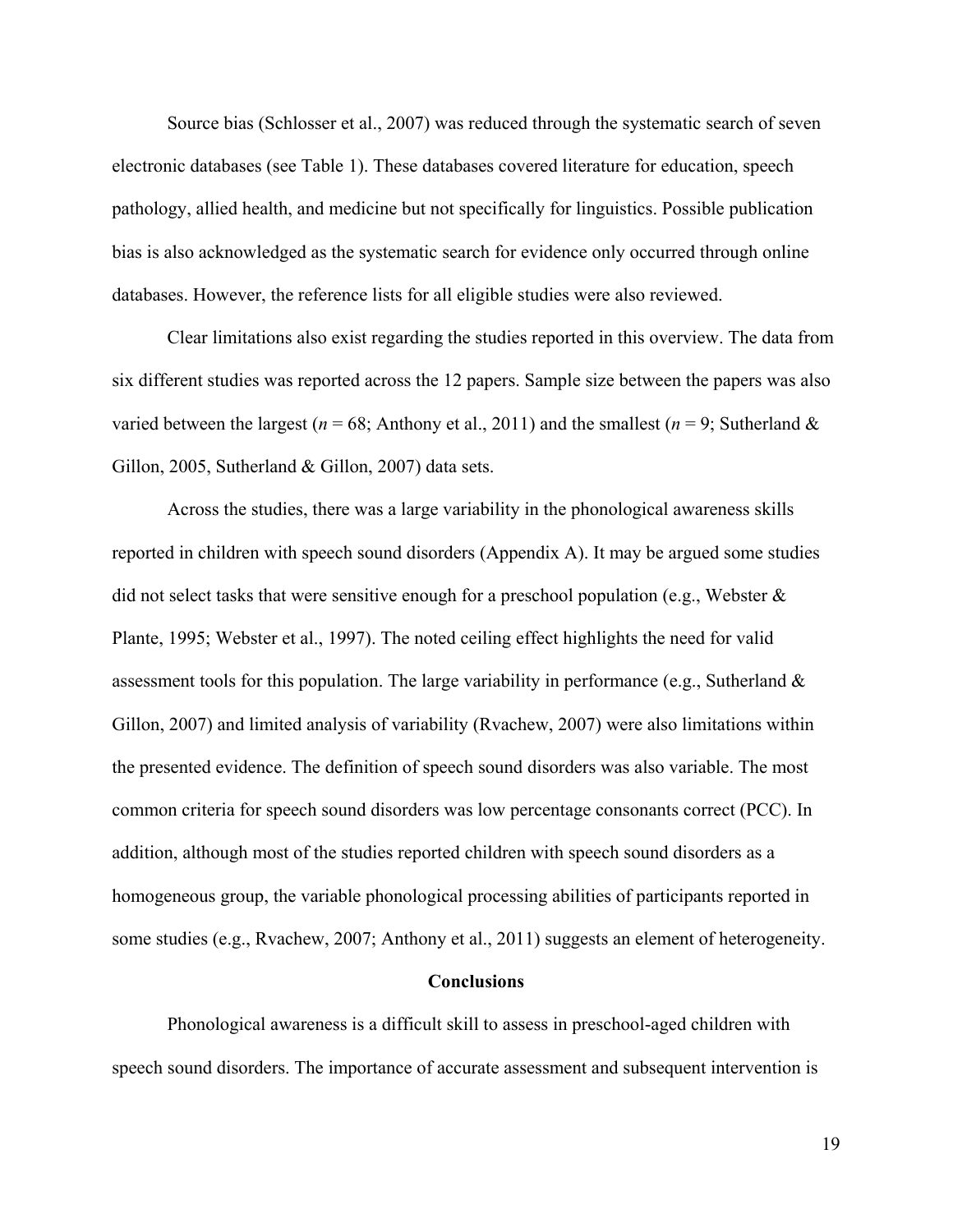acknowledged throughout the presented literature. However, our systematic overview of the literature highlighted two issues which require further investigation. First, phonological awareness assessments are needed to allow clinicians and researchers to assess and report specific age-appropriate phonological awareness abilities in preschool-age children with speech sound disorders. Such assessments could be both static—assessing developmentally appropriate skills involving larger phonological units, and dynamic—assessing phonemic level abilities via instruction or support (Thatcher Kantor et al., 2011). . Secondly, assessment and analysis of the features of children's expressive phonology, including the presence of atypical speech errors and/or concomitant delayed morphosyntactic skills, may also be valuable.. Through the development of more sensitive diagnostic tools, clinicians and educators will be in a better position to accurately identify preschool children with speech sound disorders most at risk of future literacy difficulties.

#### **Acknowledgments**

This research was supported by Australian Research Council Discovery Grant (DP130102545). Sarah Masso acknowledges support from an Australian Postgraduate Award scholarship from the Department of Education. Sharynne McLeod acknowledges support from the Australian Research Council Future Fellowship (FT0990588). The authors thank Kate Crowe for her assistance with reliability.

#### **References**

Anthony, J. L., Aghara, R. G., Dunkelberger, M. J., Anthony, T. I., Williams, J. M. and Zhanga, Z. (2011) 'What factors place children with speech sound disorders at risk for reading problems?', *American Journal of Speech-Language Pathology* 20: 146–160.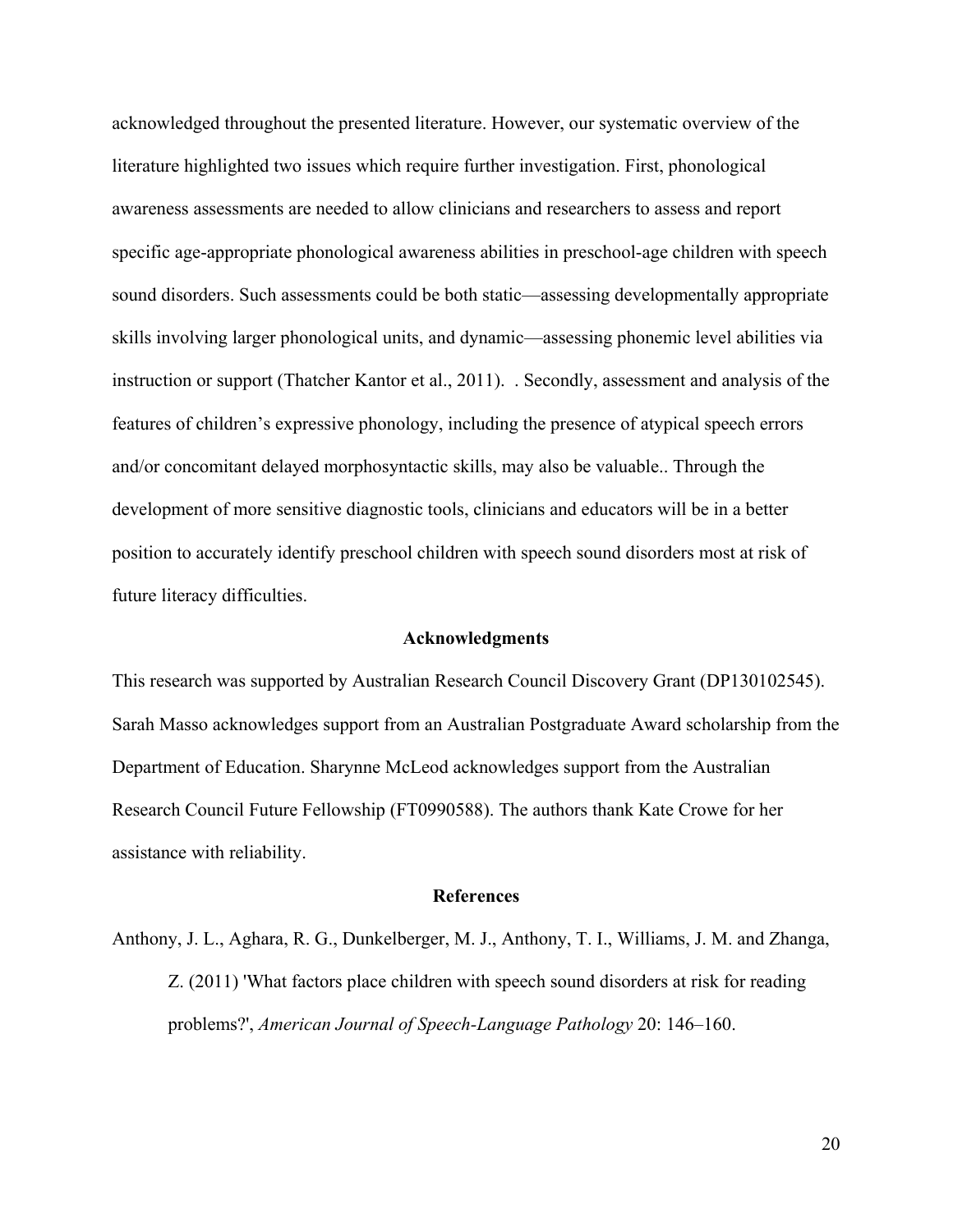- Anthony, J. L., Lonigan, C. J., Driscoll, K., Phillips, B. M. and Burgess, S. R. (2003) 'Phonological sensitivity: A quasi-parallel progression of word structure units and cognitive operations', *Reading Research Quarterly* 38 (4): 470-487.
- Anthony, J. L., Williams, J. M., Aghara, R. G., Dunkelberger, M., Novak, B. and Mukherjee, A. (2010) 'Assessment of individual differences in phonological representation', *Reading and Writing: An Interdisciplinary Journal* 23 (8): 969-994.
- Bird, J., Bishop, D. V. M. and Freeman, N. H. (1995) 'Phonological awareness and literacy development in children with expressive phonological impairments', *Journal of Speech and Hearing Research* 38 (2): 446-462.
- Burt, L., Holm, A. and Dodd, B. (1999) 'Phonological awareness skills of 4-year-old British children: an assessment and developmental data', *International Journal of Language and Communication Disorders* 34 (3): 311-335.
- Carlson, J. S. and Wiedl, K. H. (1992) 'Principles of dynamic assessment: the application of a specific model', *Learning and Individual Differences* 4(2): 153-166.
- Carroll, J. M., Snowling, M. J., Stevenson, J. and Hulme, C. (2003) 'The development of phonological awareness in preschool children', *Developmental Psychology* 39 (5): 913- 923.
- Dodd, B., Crosbie, S., McIntosh, B., Teitzel, T. and Ozanne, A. (2000) *Preschool and Primary Inventory of Phonological Awareness* The Psychological Corporation, London.
- Early Childhood Research Institute on Measuring Growth and Development. (1998-2000). Individual Growth and Development Indicators for Preschool Children. Minneapolis, MN: Center for Early Education and Development, University of Minnesota. Available: www.getgotgo.net.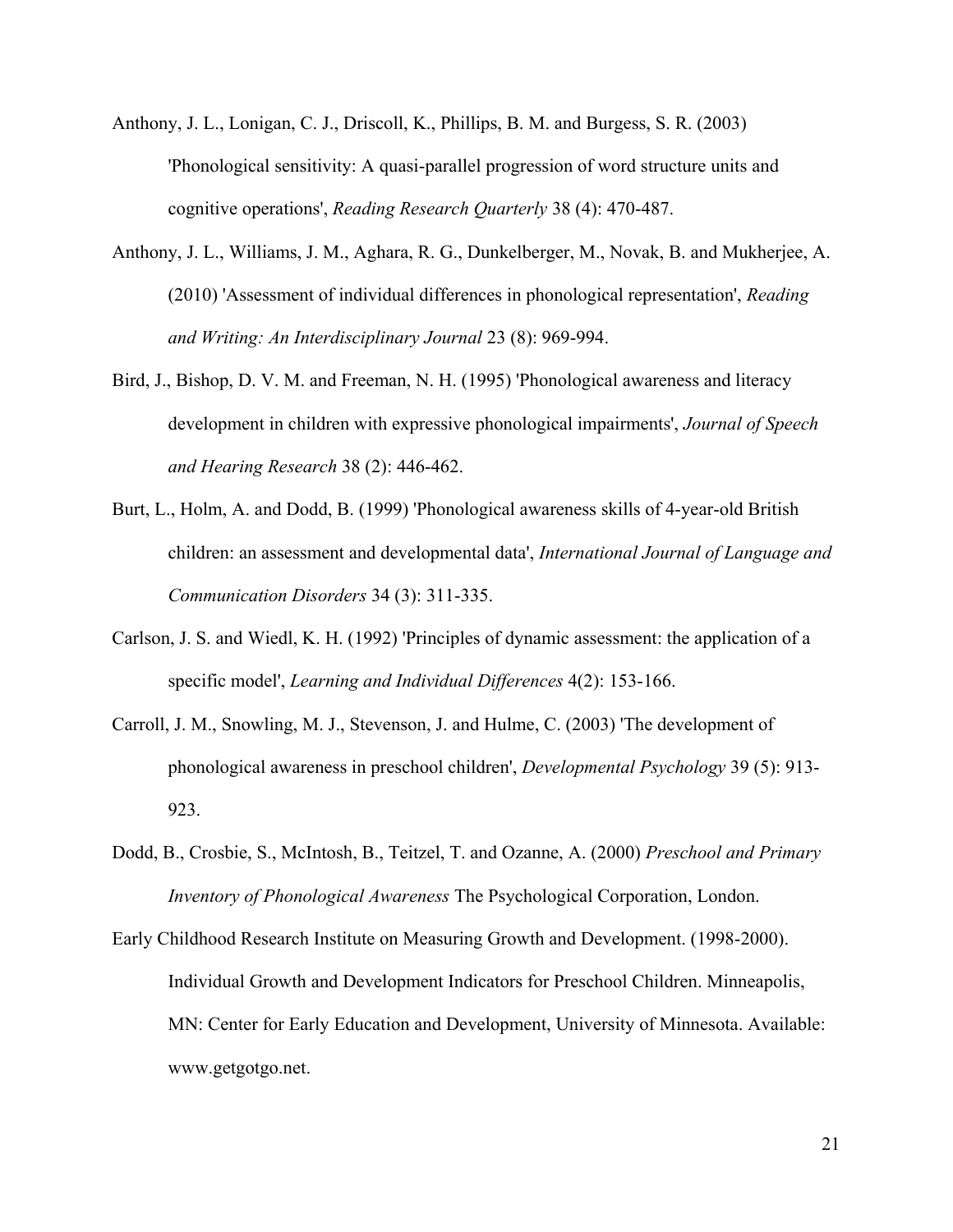- Elbro, C., Borstrøm, I. and Petersen, D. K. (1998) 'Predicting dyslexia from kindergarten: The importance of distinctness of phonological representations of lexical items', *Reading Research Quarterly* 33 (1): 36-60.
- Foy, J. G. and Mann, V. A. (2012) 'Speech production deficits in early readers: Predictors of risk', *Reading and Writing: An Interdisciplinary Journal* 25 (4): 799-830.
- Gathercole, S. E. and Baddeley, A. (1993) 'Phonological working memory in very young children', *Developmental Psychology* 29 (4): 770-778.
- Gathercole, S. E. and Pickering, S. J. (2000) 'Assessment of working memory in six- and sevenyear-old children', *Journal of Educational Psychology* 92 (2): 377.
- Gernand, K. L. and Moran, M. J. (2007) 'Phonological awareness abilities of 6-year-old children with mild to moderate phonological impairments', *Communication Disorders Quarterly* 28 (4): 206-215.
- Gersten, R., Baker, S. K., Shanahan, T., Linan-Thompson, S. and Scarcella, P. C. (2007) *Effective literacy and English language instruction for English learners in the elementary grades*, Institute of Education Sciences. Available:

[http://ies.ed.gov/ncee/wwc/PracticeGuide.aspx?sid=6.](http://ies.ed.gov/ncee/wwc/PracticeGuide.aspx?sid=6)

- Gillam, S. L., Fargo, J., Foley, B. and Olszewski, A. (2011) 'A nonverbal phoneme deletion task administered in a dynamic assessment format', *Journal of Communication Disorders* 44(2): 236-245.
- Gillam, S. L. and Ford, M. B. (2012) 'Dynamic assessment of phonological awareness for children with speech sound disorders', *Child Language Teaching and Therapy* 28(3): 297-308.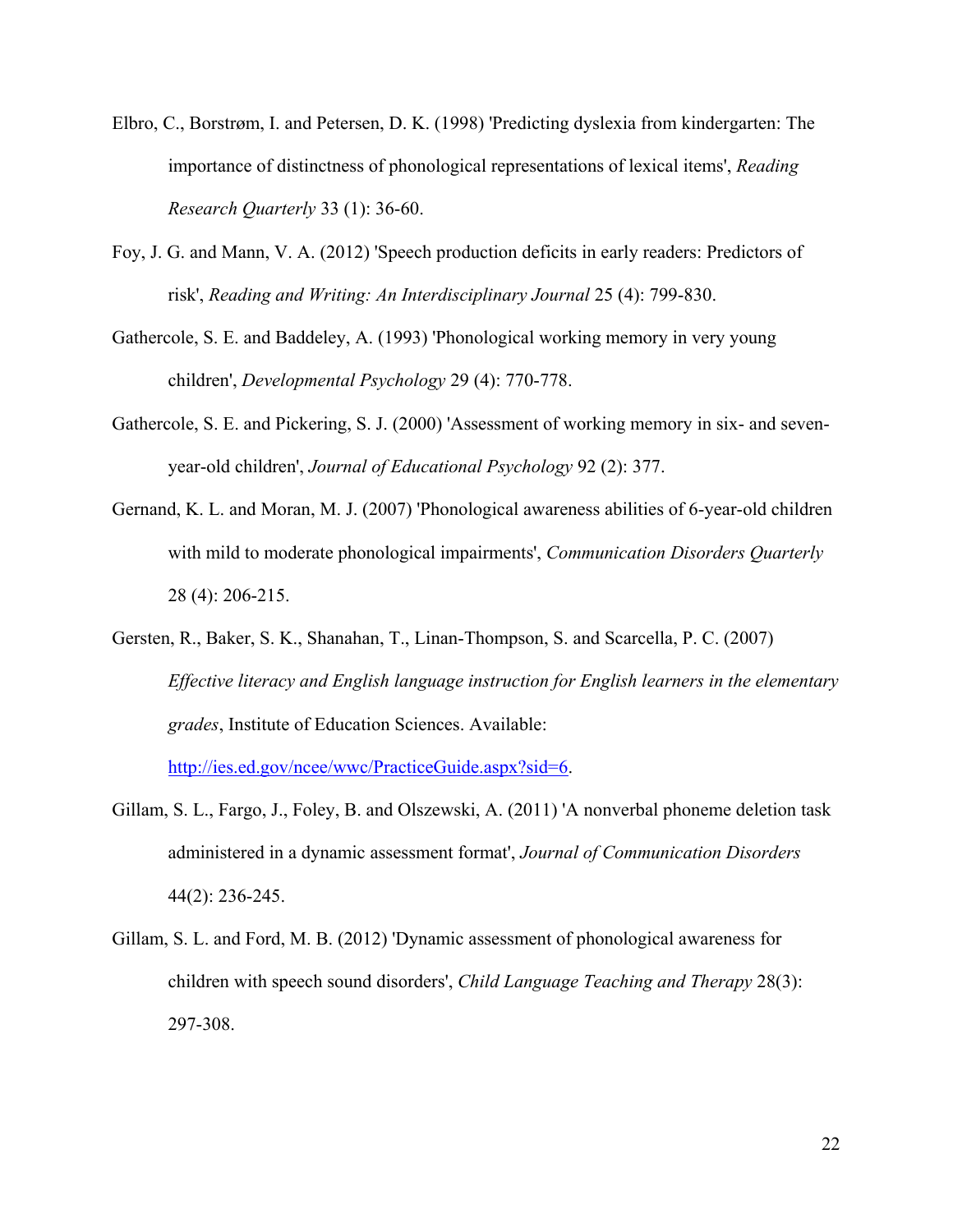- Gillon, G. T. (2002) 'Follow-up study investigating the benefits of phonological awareness intervention for children with spoken language impairment', *International Journal of Language and Communication Disorders* 37(4): 381–400.
- Gillon, G. T. (2005) 'Facilitating phoneme awareness development in 3- and 4-Year-Old children with speech impairment', *Language, Speech, and Hearing Services in Schools* 36: 308- 324.
- Gombert, J. E. (1993) 'Metacognition, metalanguage and metapragmatics', *International Journal of Psychology* 28(5): 571-580.
- Good, R. H. and Kaminski, R. A. (2002) *Dynamic Indicators of Basic Early Literacy Skills (6th Edition)*, Eugene, OR: Institute for the Development of Educational Achievement. Available: http://dibels.uoregon.edu/.
- Grant, M. J. and Booth, A. (2009) 'A typology of reviews: An analysis of 14 review types and associated methodologies', *Health Information and Libraries Journal* 26 (2): 91-108.
- Higgins, J. P. T. and Green, S. (2011) *Cochrane handbook for systematic reviews of interventions*. Available: http://handbook.cochrane.org/.
- Hillier, S., Grimmer-Somers, K., Merlin, T., Middleton, P., Salisbury, J., Tooher, R. and Weston, A. (2011) 'FORM: An Australian method for formulating and grading recommendations in evidence-based clinical guidelines', *BMC Medical Research Methodology* 11 (23): 1-8.
- Holm, A., Farrier, F. and Dodd, B. (2008) 'Phonological awareness, reading accuracy and spelling ability of children with inconsistent phonological disorder', *International Journal of Language and Communication Disorders* 43 (3): 300-322.
- International Expert Panel on Multilingual Children's Speech (2012). *Multilingual children with speech sound disorders: Position paper.* Bathurst, Australia: Research Institute for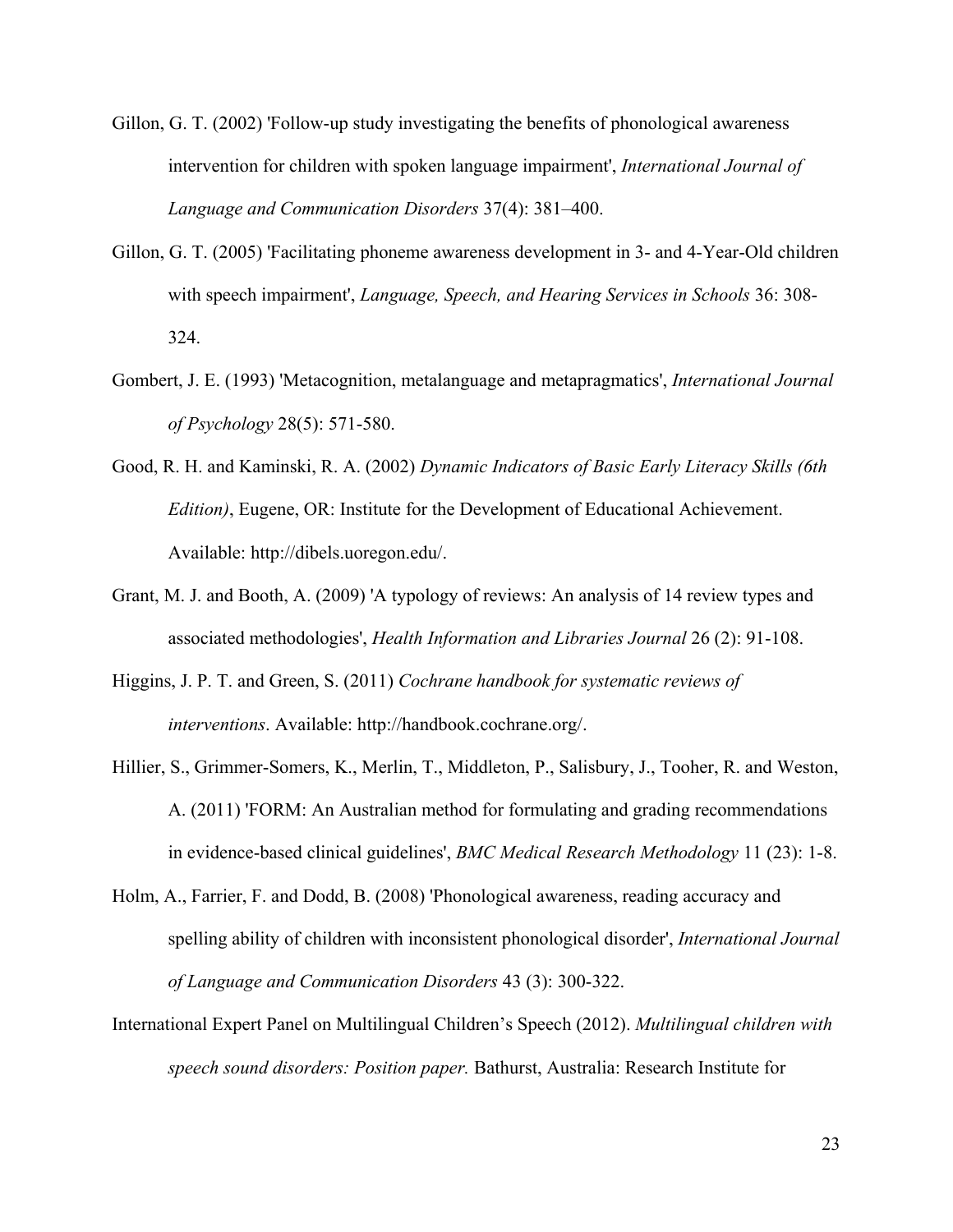Professional Practice, Learning and Education (RIPPLE), Charles Sturt University. Retrieved from<http://www.csu.edu.au/research/multilingual-speech/position-paper>

- Larrivee, L. S. and Catts, H. W. (1999) 'Early reading achievement in children with expressive phonological disorders', *American Journal of Speech-Language Pathology* 8 (2): 118- 128.
- Leitao, S., Hogben, J. and Fletcher, J. (1997) 'Phonological processing skills in speech and language impaired children', *International Journal of Language and Communication Disorders* 32 (2): 91-111.
- Lewis, B. A., Freebairn, L. A. and Taylor, H. G. (2002) 'Correlates of spelling abilities in children with early speech sound disorders', *Reading and Writing: An Interdisciplinary Journal* 15: 389-407.
- Lonigan, C. J., Anthony, J. L., Phillips, B. M., Purpura, D. J., Wilson, S. B. and McQueen, J. D. (2009) 'The nature of preschool phonological processing abilities and their relations to vocabulary, general cognitive abilities, and print knowledge', *Journal of Educational Psychology* 101 (2): 345-358.
- Lonigan, C. J., Wagner, R. K., Torgesen, J. K. and Rashotte, C. (2002) *Preschool Comprehensive Test of Phonological and Print Processing*, Pro-Ed, Austin, TX.
- MacLean, M., Bryant, P. and Bradley, L. (1987) 'Rhymes, nursery rhymes, and reading in early childhood', *Merrill-Palmer Quarterly* 33: 255-282.
- Majsterek, D. J. and Ellenwood, A. E. (1995) 'Phonological awareness and beginning reading: Evaluation of a school-based screening procedure', *Journal of Learning Disabilities* 28 (7): 449-456.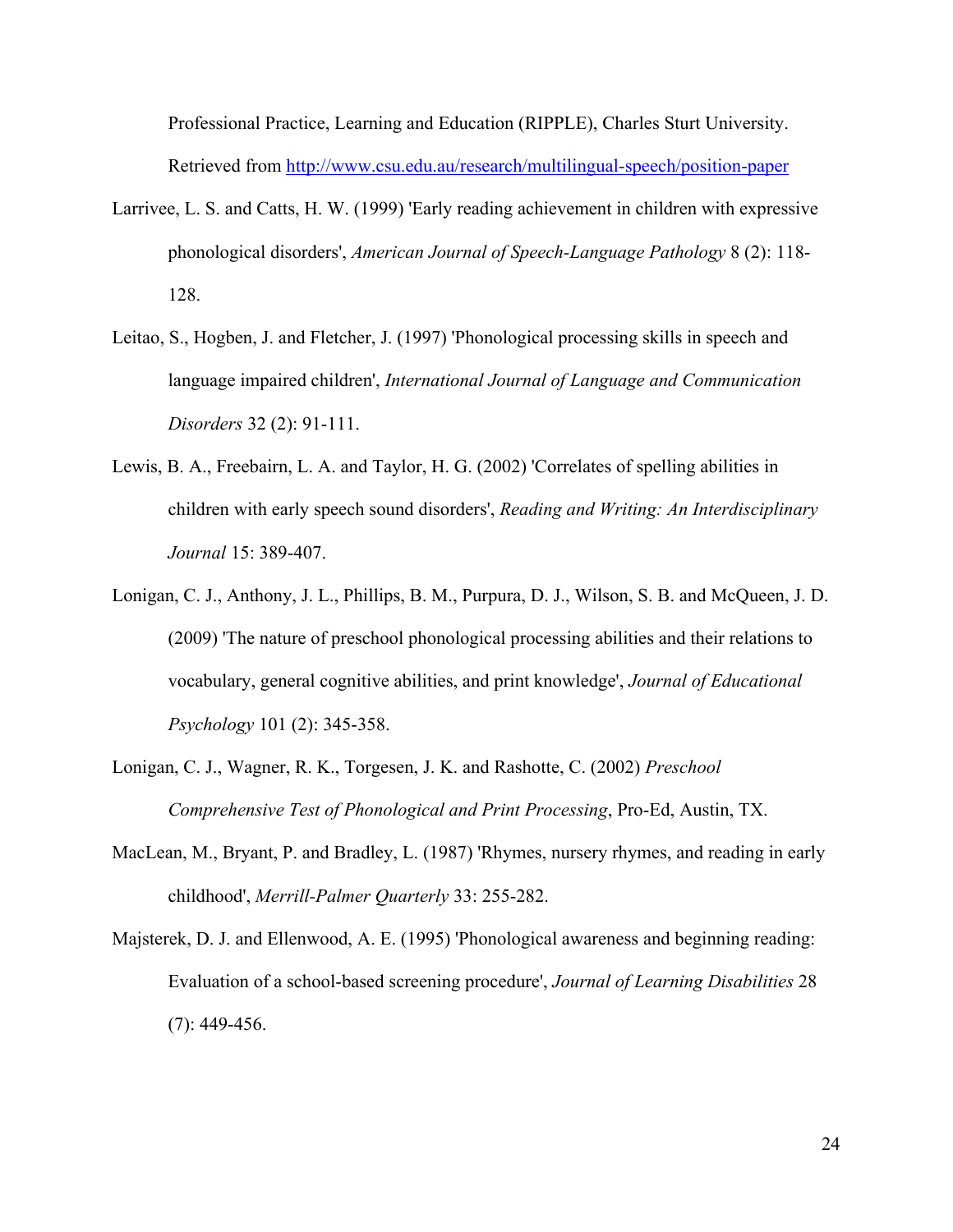- Mann, V. A. and Foy, J. C. (2003) 'Phonological awareness, speech development, and letter knowledge in preschool children', *Annals of Dyslexia* 53: 149-173.
- Merlin, T., Weston, A. and Tooher, R. (2009) 'Extending an evidence hierarchy to include topics other than treatment: revising the Australian 'levels of evidence'', *BMC Medical Research Methodology* 9: 34-41.
- Morais, J. (1987) 'Phonetic awarenes and reading acquisition', *Psychology Research* 49: 147-152.
- Morais, J., Content, A., Cary, L., Mehler, J. and Segui, J. (1989) 'Syllabic segmentation and literacy', *Language and Cognitive Processes* 4(1): 57-67.
- Morais, J. and Kolinsky, R. (1994), 'Perception and awareness in phonological processing: the case of the phoneme', *Cognition* 50: 287-297.Mortimer, J. and Rvachew, S. (2008) 'Morphosyntax and phonological awareness in children with speech sound disorders', *Annals of the New York Academy of Sciences* 1145: 275-282.
- Muter, V. and Snowling, M. (1998) 'Concurrent and longitudinal predictors of reading: The role of metalinguistic and short-term memory skills', *Reading Research Quarterly* 33 (3): 320-337.
- Nathan, L., Stackhouse, J., Goulandris, N. and Snowling, M. J. (2004) 'The development of early literacy skills among children with speech difficulties: A test of the "Critical Age Hypothesis"', *Journal of Speech, Language, and Hearing Research* 47: 377–391.

National Institute of Child Health and Human Development 2000, *Report of the National Reading Panel. Teaching children to read: An evidence-based assessment of the scientific research literature on reading and its implications for reading instruction* U.S. Department of Health and Human Services, Washington, DC.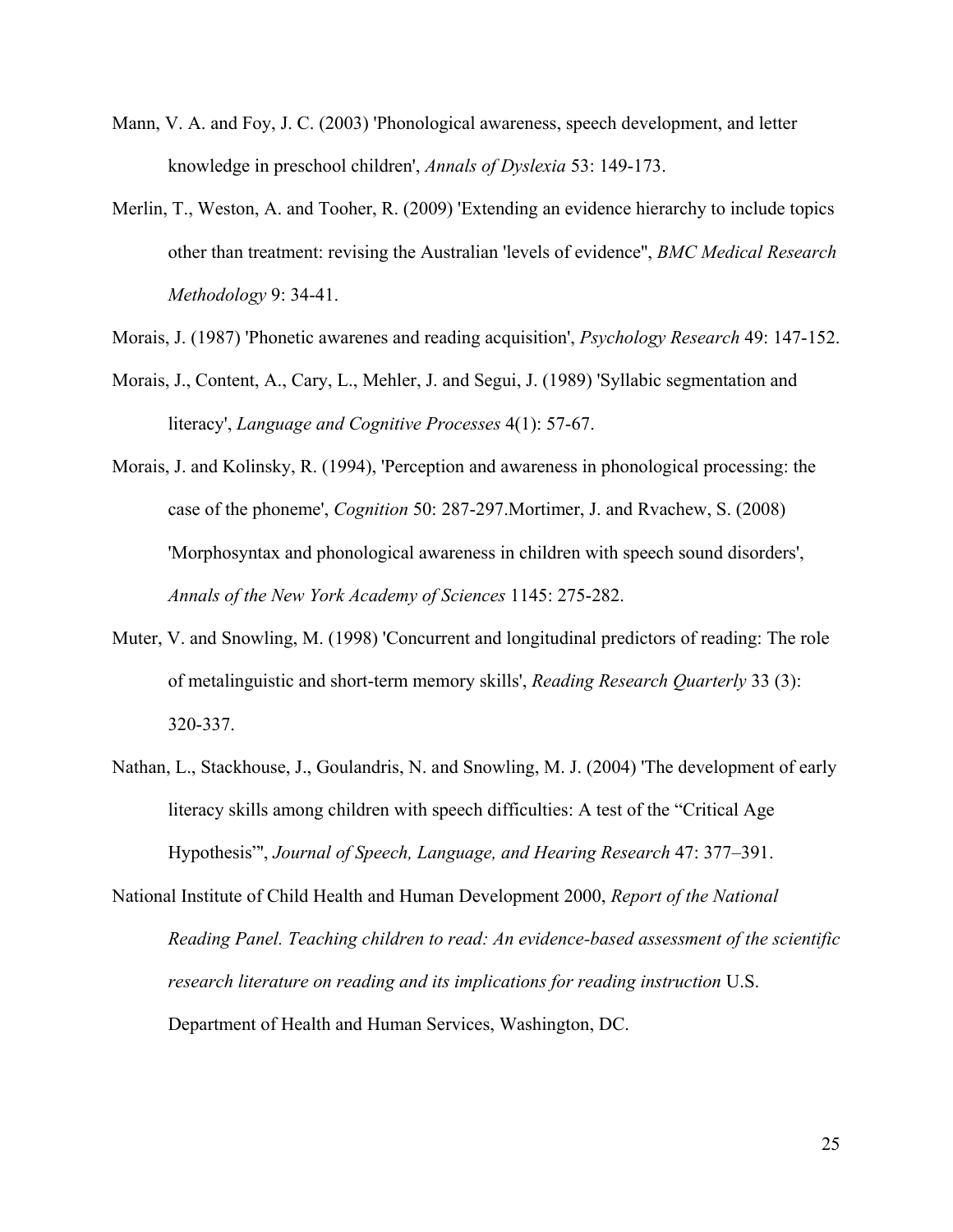- Paulson, L. H., Kelly, K. L., Jepson, S., van den Pol, R., Ashmore, R., Farrier, M. and Guilfoyle, S. (2003) 'The effects of an early reading curriculum on language and literacy development of Head Start children', *Journal of Research in Childhood Education* 18 (3): 169-178.
- Preston, J. and Edwards, M. L. (2010) 'Phonological awareness and types of sound errors in preschoolers with speech sound disorder', *Journal of Speech, Language, and Hearing Research* 53: 44–60.
- Preston, J., Hull, M. and Edwards, M. L. (2013) 'Preschool speech error patterns predict articulation and phonological awareness outcomes in children with histories of speech sound disorders', *American Journal of Speech-Language Pathology* 22: 173-184.
- Raitano, N. A., Pennington, B. F., Tunick, R. A., Boada, R. and Shriberg, L. D. (2004) 'Preliteracy skills of subgroups of children with speech sound disorders', *Journal of Child Psychology and Psychiatry* 45 (4): 821–835.
- Rvachew, S. (2007) 'Phonological processing and reading in children with speech sound disorders', *American Journal of Speech-Language Pathology* 16: 260-270.
- Rvachew, S., Chiang, P.-Y. and Evans, N. (2007) 'Characteristics of speech errors produced by children with and without delayed phonological awareness skills', *Language, Speech, and Hearing Services in Schools* 38: 60-71.
- Rvachew, S. and Grawburg, M. (2006) 'Correlates of phonological awareness in preschoolers with speech sound disorders', *Journal of Speech, Language, and Hearing Research* 49: 74–87.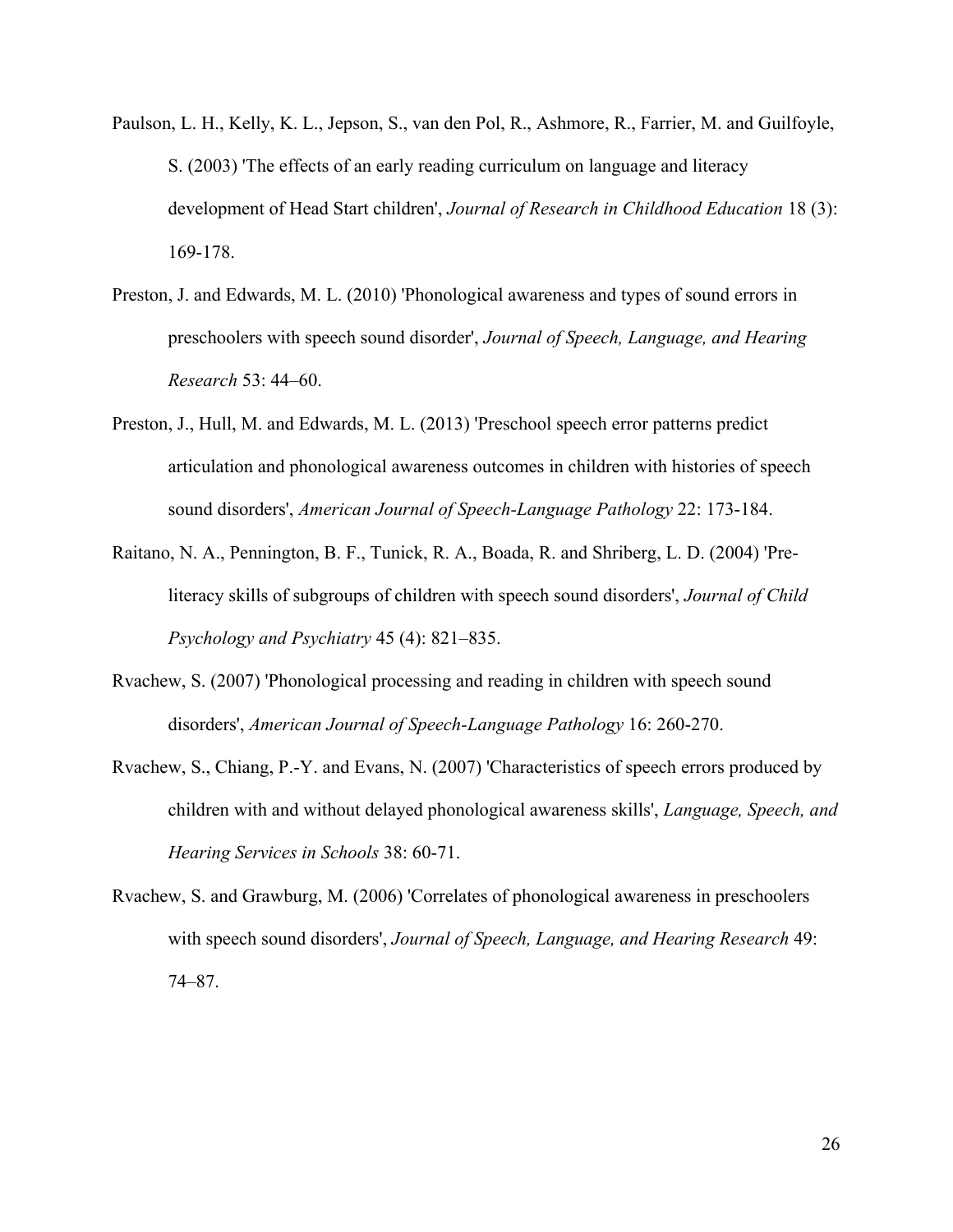- Rvachew, S., Ohberg, A., Grawburg, M. and Heyding, J. (2003) 'Phonological awareness and phonemic perception in 4-year-old children with delayed expressive phonology skills', *American Journal of Speech-Language Pathology* 12 (4): 463-471.
- Schlosser, R. W., Wendt, O. and Sigafoos, J. (2007) 'Not all systematic reviews are created equal: Considerations for appraisal', *Evidence-Based Communication Assessment and Intervention* 1(3): 138-150.
- Seymour, P. H. K. and Duncan, L. G. (1997) 'Small verses large unit theories of reading acquisition', *Dyslexia* 3: 125–134.
- Sodoro, J., Allinder, R. M. and Rankin-Erickson, J. L. (2002) 'Assessment of phonological awareness: Review of methods and tools', *Educational Psychology Review* 14 (3): 223- 260.
- Spector, J. E. (1992). ' Predicting progress in beginning reading: Dynamic assessment of phonemic awareness', *Journal of Educational Psychology, 84* (3), 353-363.
- St Clair-Thompson, H. L. (2010) 'Backwards digit recall: A measure of short-term memory or working memory?', *European Journal of Cognitive Psychology* 22 (2): 286-296.
- Sutherland, D. and Gillon, G. T. (2005) 'Assessment of phonological representations in children with speech impairment', *Language, Speech, and Hearing Services in Schools* 36: 294- 307.
- Sutherland, D. and Gillon, G. T. (2007) 'Development of phonological representations and phonological awareness in children with speech impairment', *International Journal of Communication Disorders* 42 (2): 229–250.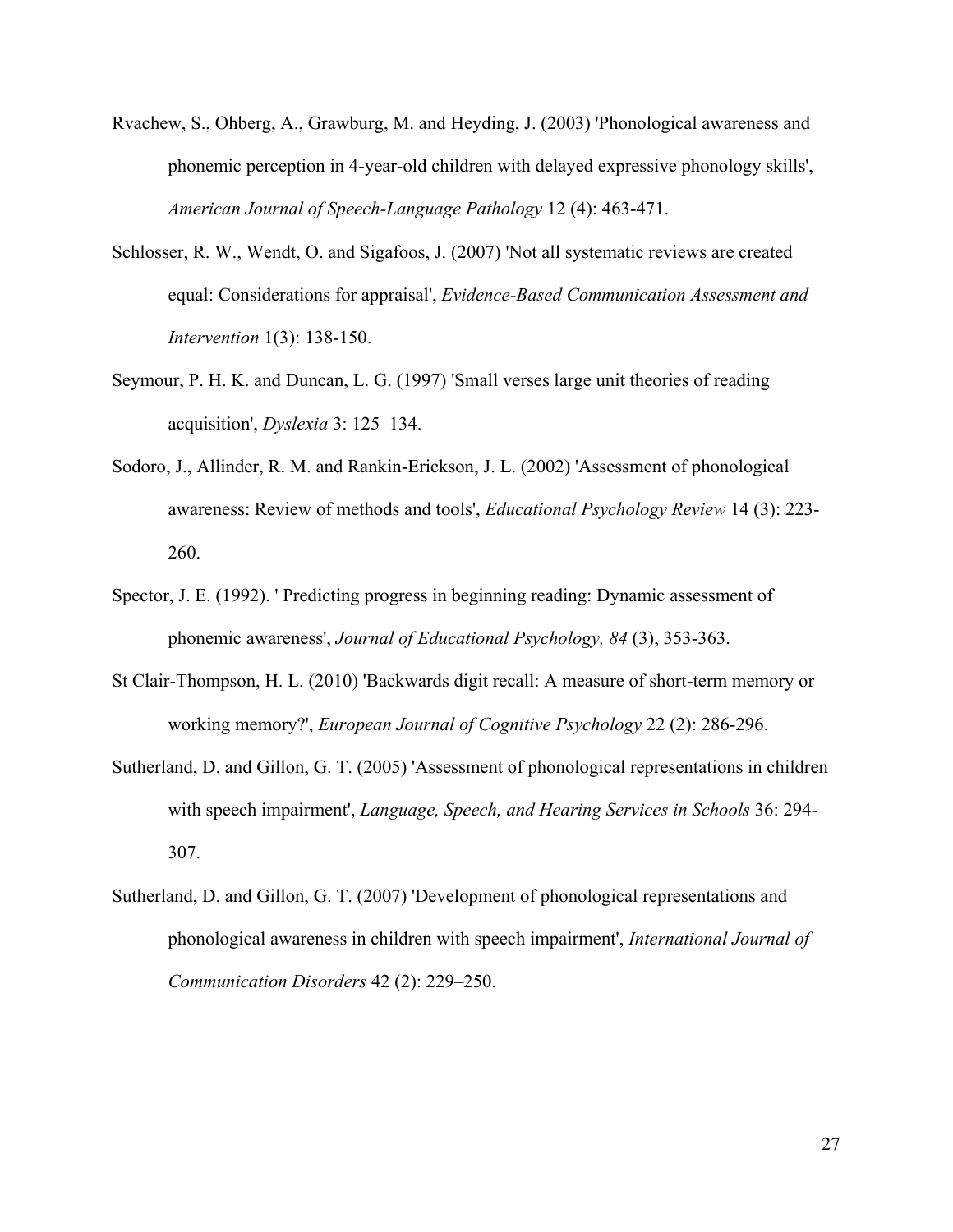- Thatcher Kantor, P., Wagner, R. K., Torgesen, J. K. and Rashotte, C. A. (2011) 'Comparing two forms of dynamic assessment and traditional assessment of preschool phonological awareness', *Journal of Learning Disabilities* 44 (4): 313-321.
- Ukrainetz, T. A., Nuspl, J. J., Wilkerson, K. and Beddes, S. R. (2011) 'The effects of syllable instruction on phonemic awareness in preschoolers', *Early Childhood Research Quarterly* 26 (1): 50-60. von Elm, E., Altman, D. G., Egger, M., Pocock, S. J., Gøtzsche, P. C., Vandenbroucke, J. P. and STROBE Initiative (2008) 'The Strengthening the Reporting of Observational Studies in Epidemiology (STROBE) statement: Guidelines for reporting observational studies', *Journal of Clinical Epidemiology* 61 (4): 344-349.
- Wagner, R. K. and Torgesen, J. K. (1987) 'The nature of phonological processing and it's causal role in the acquisition of reading skills', *Psychological Bulletin* 101 (2): 192-212.
- Wagner, R. K., Torgesen, J. K. and Rashotte, C. A. (1999) *Comprehensive Test of Phonological Processing*, Pro-Ed, Austin, TX.
- Wagner, R. K., Torgesen, J. K., Rashotte, C. A. and Pearson, N. A. (2013) *Comprehensive Test of Phonological Processing (2nd ed.)*, Pro-Ed, Austin, TX.
- Webster, P. E. and Plante, A. S. (1995) 'Productive phonology and phonological awareness in preschool children', *Applied Psycholinguistics* 16 (1): 43-57.
- Webster, P. E., Plante, A. S. and Couvillion, L. M. (1997) 'Phonologic impairment and prereading: update on a longitudinal study', *Journal of Learning Disabilities* 30 (4): 365- 375.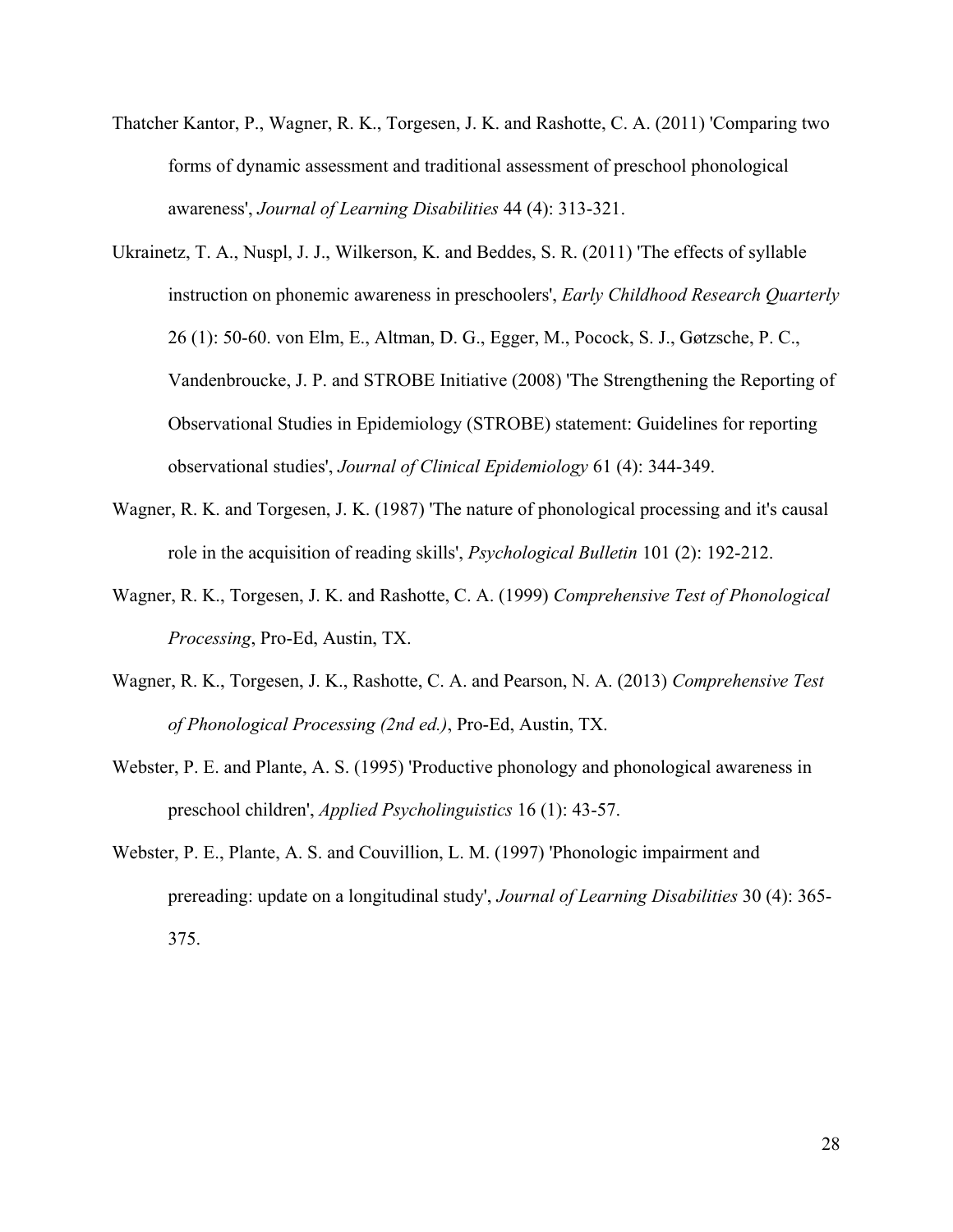| Reference                             | Study<br>design                                 | Level of<br>Evidence <sup>a</sup> | Participant<br>ages                                                 | Number of<br>participants | Test                                                                                                          | Phonological awareness skills assessed and reported   |                   |                                                                 |                                                                                |
|---------------------------------------|-------------------------------------------------|-----------------------------------|---------------------------------------------------------------------|---------------------------|---------------------------------------------------------------------------------------------------------------|-------------------------------------------------------|-------------------|-----------------------------------------------------------------|--------------------------------------------------------------------------------|
|                                       |                                                 |                                   |                                                                     |                           |                                                                                                               | Composite                                             | Syllable<br>level | Onset-rime<br>level <sup>b</sup>                                | Phonemic level                                                                 |
| Anthony et al.<br>(2011)              | Cross-<br>sectional<br>with<br>control<br>group | Level III-2                       | Mean age at<br>baseline was<br>$4:8$ (range:<br>$3;5-5;6)$          | 204                       | Preschool<br>Comprehensiv<br>e Test of<br>Phonological<br>and Print<br>Processing<br>(Lonigan et al.<br>2002) | $\overline{\mathsf{v}}$ only<br>reported<br>composite |                   |                                                                 | $\checkmark$ elision and<br>blending                                           |
| Mortimer and<br>Rvachew (2008)        | Case-<br>series<br>study                        | Level IV                          | Mean age at<br>baseline was<br>$4;8$ (range:<br>53-66<br>months)    | 38                        | Phonological<br>Awareness<br>Test (PAT;<br>Bird et al.,<br>1995).                                             | $\checkmark$ only<br>reported<br>composite            |                   | $\sqrt{\ }$ rime<br>matching<br>$\checkmark$ onset<br>matching  | $\checkmark$ onset<br>segmentation<br>$\checkmark$ onset<br>matching           |
| Preston and Edwards<br>(2010)         | Cross-<br>sectional                             | Level IV                          | All<br>participants<br>were<br>between 4;0-<br>$5:9$ at<br>baseline | 43                        | Phonological<br>Awareness<br>Test (PAT;<br>Bird et al.,<br>1995).                                             | $\checkmark$ only<br>reported<br>composite            |                   | $\checkmark$ rime<br>matching<br>$\checkmark$ onset<br>matching | $\overline{\checkmark}$ onset<br>segmentation<br>$\sqrt{\ }$ onset<br>matching |
| Preston, Hull and<br>Edwards $(2013)$ | Cohort<br>study                                 | Level III-2                       | All<br>participants<br>were<br>between 4;0-<br>$5:9$ at<br>baseline | $\overline{25}$           | Comprehensiv<br>e Test of<br>Phonological<br>Processing<br>(Wagner, R.<br>K., Torgesen<br>& Rashotte<br>1999) | $\checkmark$ only<br>reported<br>composite            |                   |                                                                 | $\checkmark$ elision and<br>blending                                           |
| Rvachew, Chiang<br>and Evans (2007)   | Case-<br>series                                 | Level IV                          | Mean age at<br>baseline was<br>4;8                                  | 58                        | Phonological<br>Awareness<br>Test (PAT;<br>Bird et al.,<br>1995).                                             | $\checkmark$ only<br>reported<br>composite            |                   | $\sqrt{\ }$ rime<br>matching<br>$\checkmark$ onset<br>matching  | $\checkmark$ onset<br>segmentation<br>$\checkmark$ onset<br>matching           |

Appendix A. Reported results of the identified studies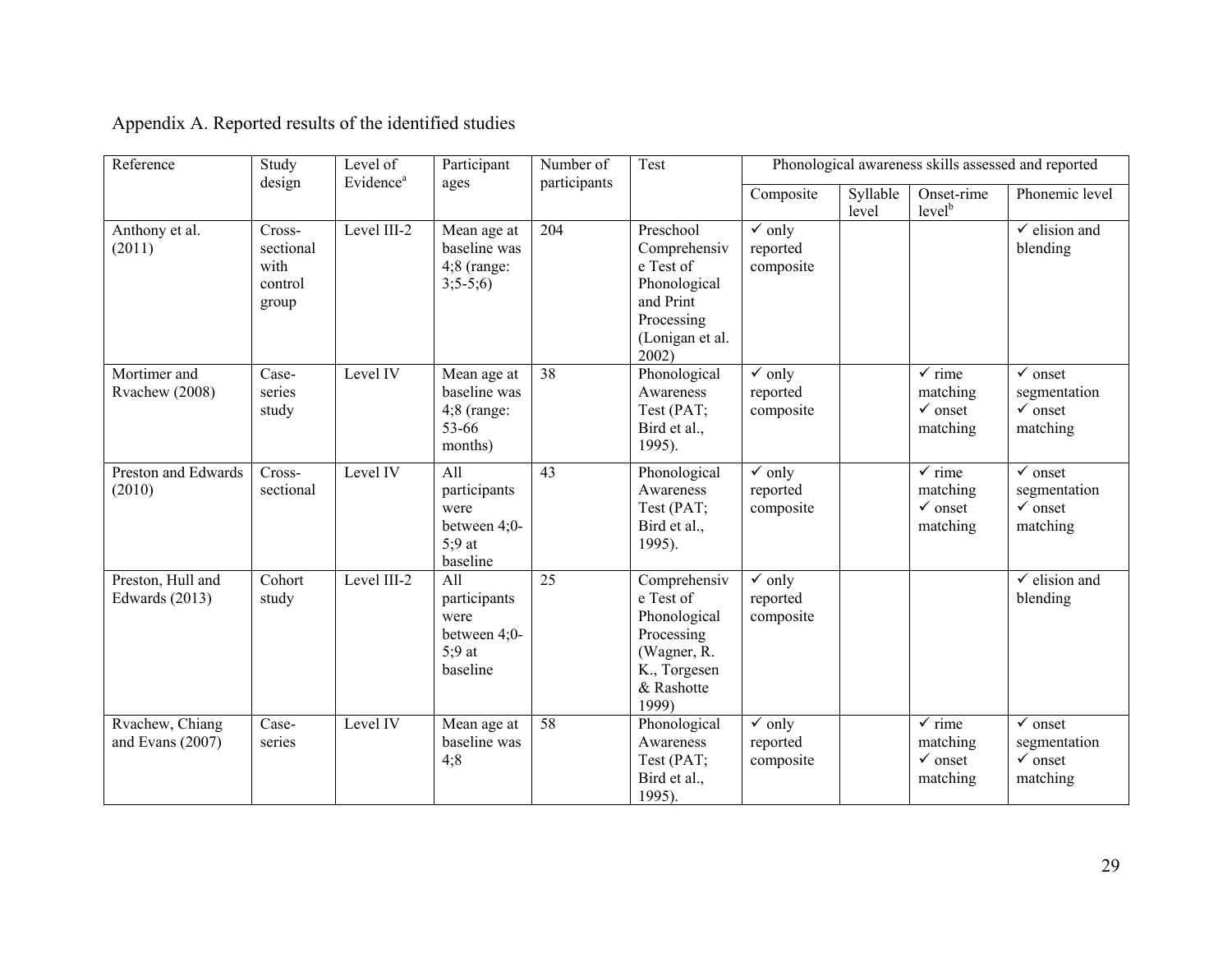| Rvachew et al.<br>(2003)                 | Cross-<br>sectional<br>study with<br>control<br>group | Level III-2 | Mean age in<br>both groups<br>was $4:7$<br>$(range: 4;0-$<br>4;11)                                 | 26              | Phonological<br>Awareness<br>Test (PAT;<br>Bird et al.,<br>1995).                              | $\overline{\checkmark}$ reported<br>composite<br>phonemic<br>scores |                                              | $\checkmark$ rime<br>matching<br>$\checkmark$ onset<br>matching    | $\overline{\checkmark}$ onset<br>segmentation<br>$\checkmark$ onset<br>matching                                        |
|------------------------------------------|-------------------------------------------------------|-------------|----------------------------------------------------------------------------------------------------|-----------------|------------------------------------------------------------------------------------------------|---------------------------------------------------------------------|----------------------------------------------|--------------------------------------------------------------------|------------------------------------------------------------------------------------------------------------------------|
| Rvachew (2007)                           | Cohort<br>study with<br>control<br>group              | Level III-2 | Between 53<br>to $67$<br>months at<br>time of<br>initial<br>assessment                             | 68              | Phonological<br>Awareness<br>Test (PAT;<br>Bird et al.,<br>1995).                              | $\checkmark$ only<br>reported<br>composite                          |                                              | $\sqrt{\ }$ rime<br>matching<br>$\checkmark$ onset<br>matching     | $\sqrt{\ }$ onset<br>segmentation<br>$\checkmark$ onset<br>matching                                                    |
| Rvachew and<br>Grawburg (2006)           | Cross-<br>sectional<br>study                          | Level IV    | Mean age at<br>baseline was<br>$4;8$ (range:<br>48-67<br>months)                                   | 95              | Phonological<br>Awareness<br>Test (PAT;<br>Bird et al.,<br>1995).                              | $\checkmark$ only<br>reported<br>composite                          |                                              | $\sqrt{\text{rime}}$<br>matching<br>$\checkmark$ onset<br>matching | $\checkmark$ onset<br>segmentation<br>$\checkmark$ onset<br>matching                                                   |
| Sutherland and<br>Gillon (2005)          | Cross-<br>sectional<br>study with<br>control<br>group | Level III-2 | Mean age at<br>baseline was<br>4;5 (speech<br>sound<br>disorder<br>group) and<br>$4;7$ (control)   | $\overline{26}$ | Preschool and<br>Primary<br>Inventory of<br>Phonological<br>Awareness<br>(Dodd et al.<br>2000) | $\checkmark$ only<br>reported<br>composite                          | $\checkmark$<br>syllable<br>segment<br>ation | $\checkmark$ rhyme<br>awareness                                    | $\sqrt{\text{alliteration}}$<br>awareness<br>$\checkmark$ phoneme<br>isolation<br>$\checkmark$ phoneme<br>segmentation |
| Sutherland and<br>Gillon (2007)          | Cohort<br>study with<br>control<br>group              | Level III-2 | Mean age at<br>baseline was<br>$4;5$ (speech<br>sound<br>disorder<br>group) and<br>$4;7$ (control) | $\overline{26}$ | Preschool and<br>Primary<br>Inventory of<br>Phonological<br>Awareness<br>(Dodd et al.<br>2000) | $\overline{\mathsf{v}}$ only<br>reported<br>composite               | $\checkmark$<br>syllable<br>segment<br>ation | $\checkmark$ rhyme<br>awareness                                    | $\sqrt{\text{alliteration}}$<br>awareness<br>$\checkmark$ phoneme<br>isolation<br>$\checkmark$ phoneme<br>segmentation |
| Webster and Plante<br>(1995)             | Cohort<br>study                                       | Level III-2 | Mean age at<br>baseline was<br>3:6                                                                 | 45              | modified from<br>MacLean,<br>Bryant and<br>Bradley (1987)                                      |                                                                     |                                              | $\checkmark$ rhyme<br>idntification                                | $\checkmark$ alliteration<br>identification                                                                            |
| Webster, Plante and<br>Couvillion (1997) | Cohort<br>study                                       | Level III-2 | Mean age at<br>baseline was<br>3:6                                                                 | 30              | modified from<br>MacLean,<br>Bryant and<br>Bradley (1987)                                      |                                                                     |                                              | $\checkmark$ rhyme<br>idntification                                | $\checkmark$ alliteration<br>identification<br>$\checkmark$ segmentation<br>of nonwords                                |

<sup>a</sup>Merlin, Weston and Tooher (2009), <sup>b</sup>the use of onset-rime/rhyme terminology is consistent with Holm, Farrier and Dodd (2008)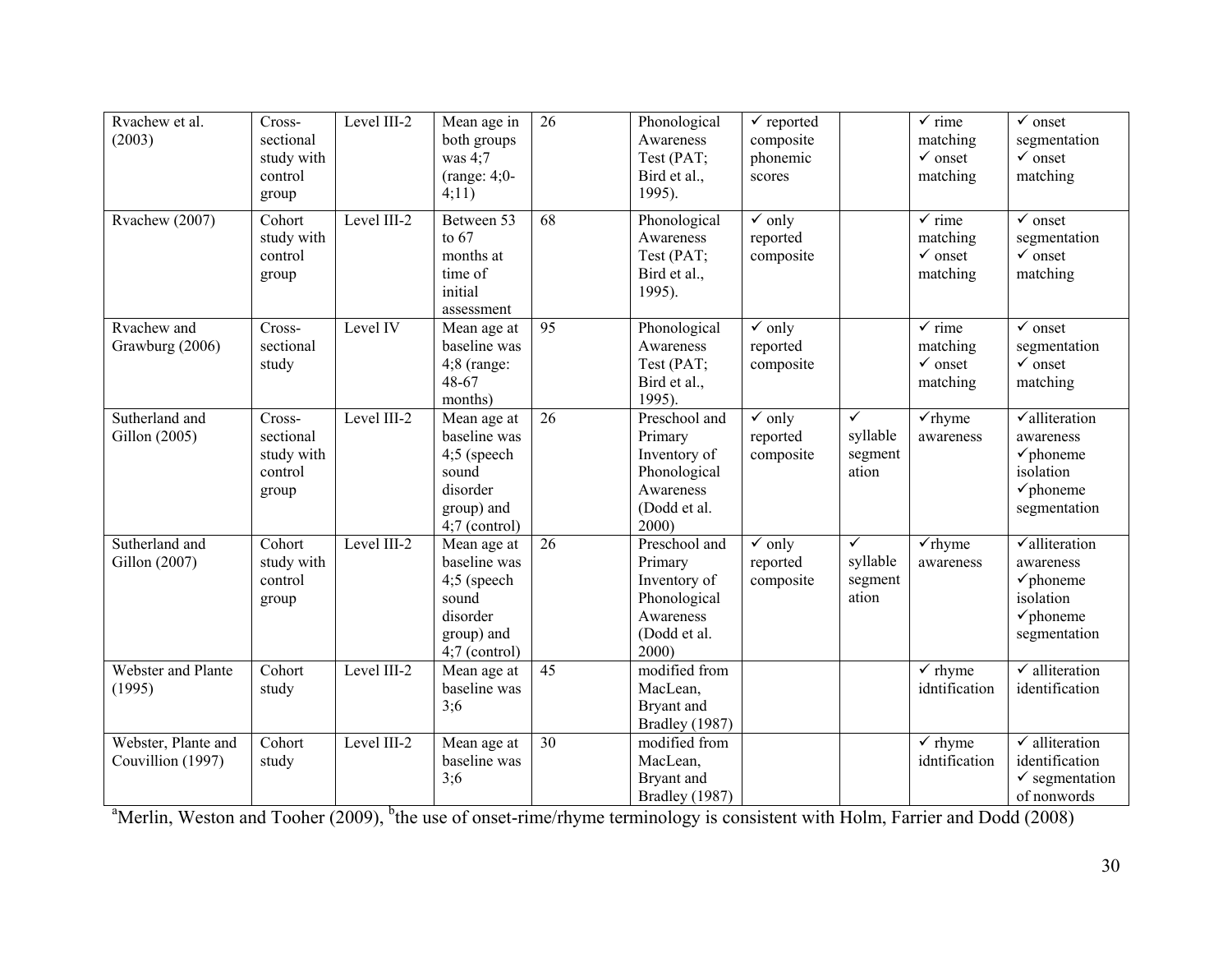# Table 1.

| <b>Databases searched</b>  | <b>Terms included</b>        | <b>Terms excluded</b> |  |  |
|----------------------------|------------------------------|-----------------------|--|--|
| EbscoHOST                  | <b>Each of the following</b> | therap*               |  |  |
| <b>Education Resources</b> | articulation OR              | intervention*         |  |  |
| <b>Information Centre</b>  | phonolo* OR                  | treatment*            |  |  |
| (ERIC)                     | speech*                      | narrative*            |  |  |
| ProQuest                   | assess* OR                   | stutter*              |  |  |
| Medline                    | test* OR                     | fluency*              |  |  |
| ScienceDirect              | evalu* OR                    | voice*                |  |  |
| Cumulative Index to        | measu* OR                    |                       |  |  |
| Nursing and Allied         | screen*                      |                       |  |  |
| Health Literature          | child* OR                    |                       |  |  |
| (CINAHL)                   | pediat* OR                   |                       |  |  |
| Web of Science             | paediat*                     |                       |  |  |
|                            | phonological awareness       |                       |  |  |

*Databases searched, inclusionary terms and exclusionary terms for this review.*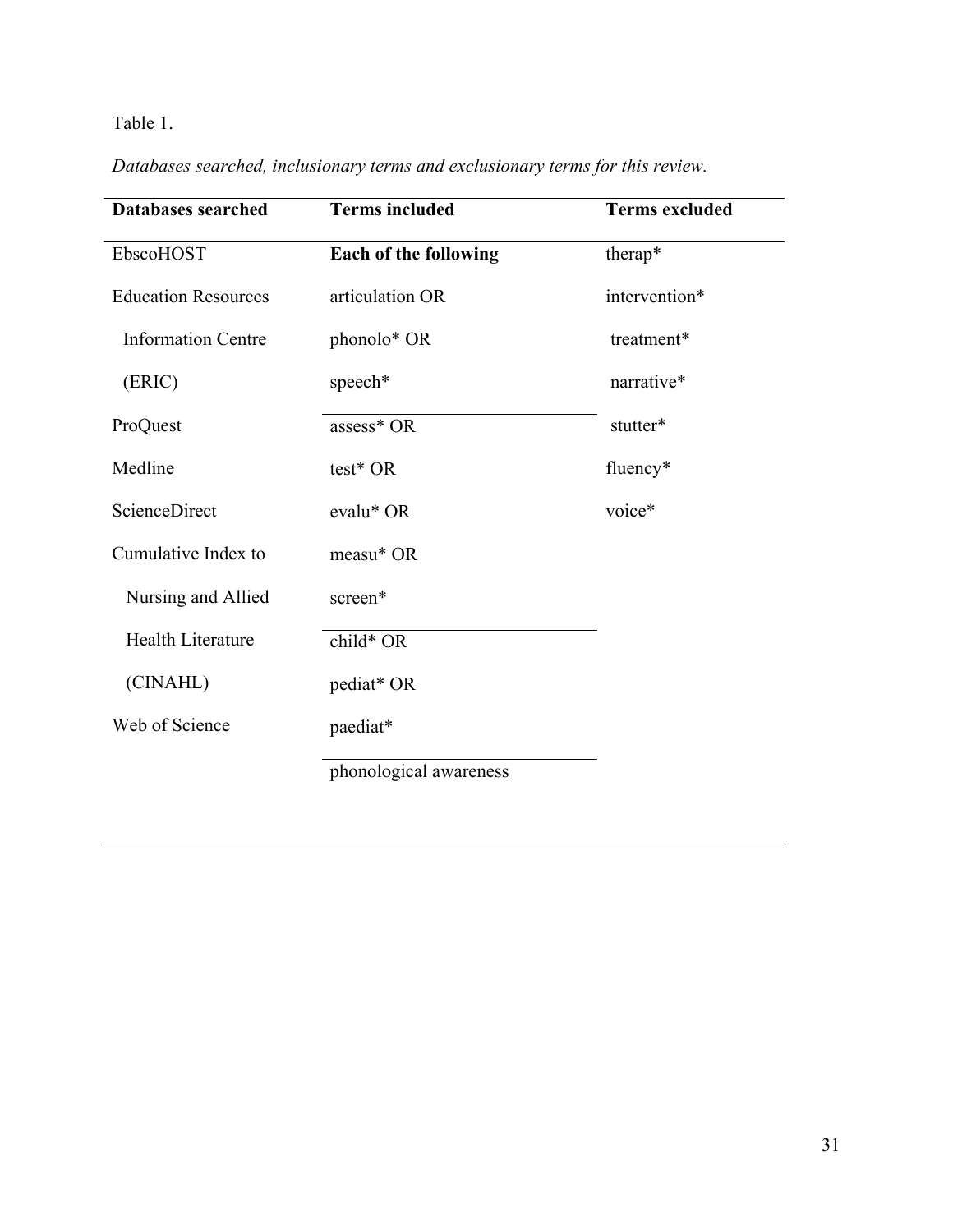Figure captions

Figure 1. Phonological processing abilities (based on Anthony, 2003; Bird & Bishop, 1995; Sutherland & Gillon, 2005; Wagner & Torgesen, 1987; Wagner et al., 2013).

Figure 2. Systematic database search and selection of articles which met all inclusion criteria.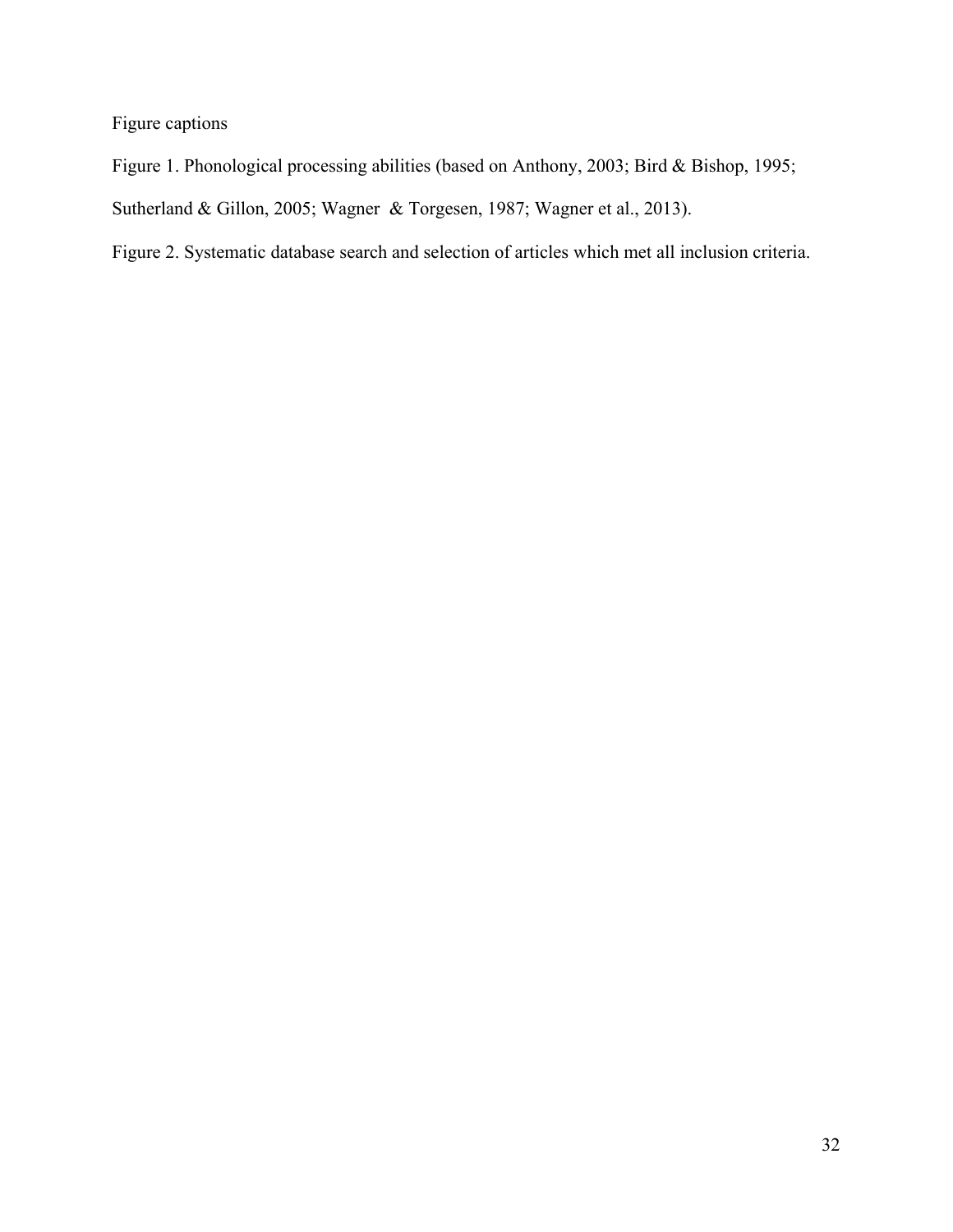

Figure 1. Phonological processing abilities (based on Anthony, 2003; Bird & Bishop, 1995; Sutherland & Gillon, 2005; Wagner & Torgesen, 1987; Wagner et al., 2013).